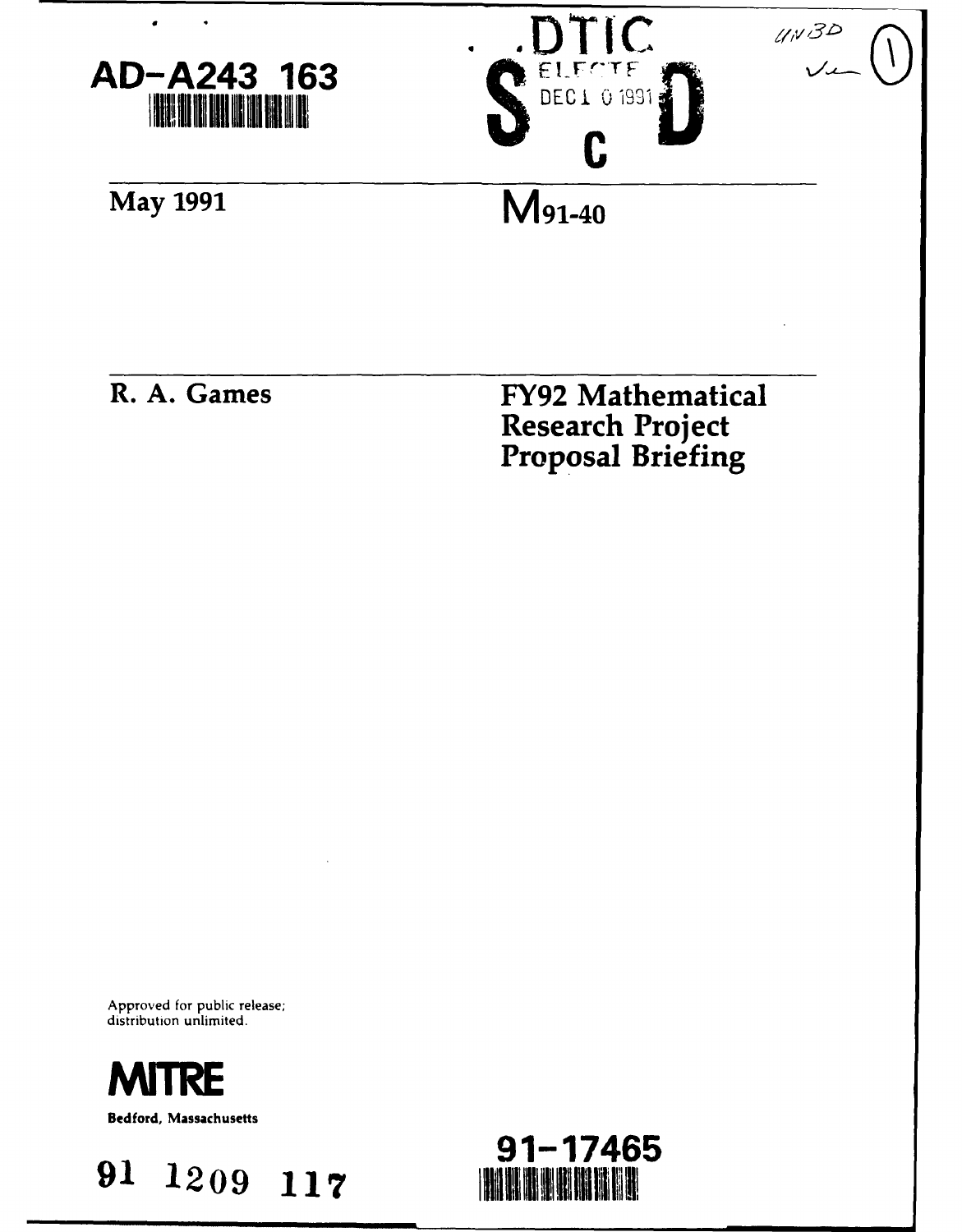# May 1991 **M** 91-40

R. A. Games FY92 Mathematical Research Project<br>Proposal Briefing

**CONTRACT SPONSOR** MSR **CONTRACT NO. N A** PROTECT **NO. 9025X** DEPT. **D082**

Approved **for** public release; **-va SE/er** distribution unlimited. **2:** <sup>t</sup>



**The MITRE Corporation Bedford,** Massachusetts

 $\frac{1}{2} \frac{1}{2} \frac{1}{2} \frac{1}{2} \frac{1}{2}$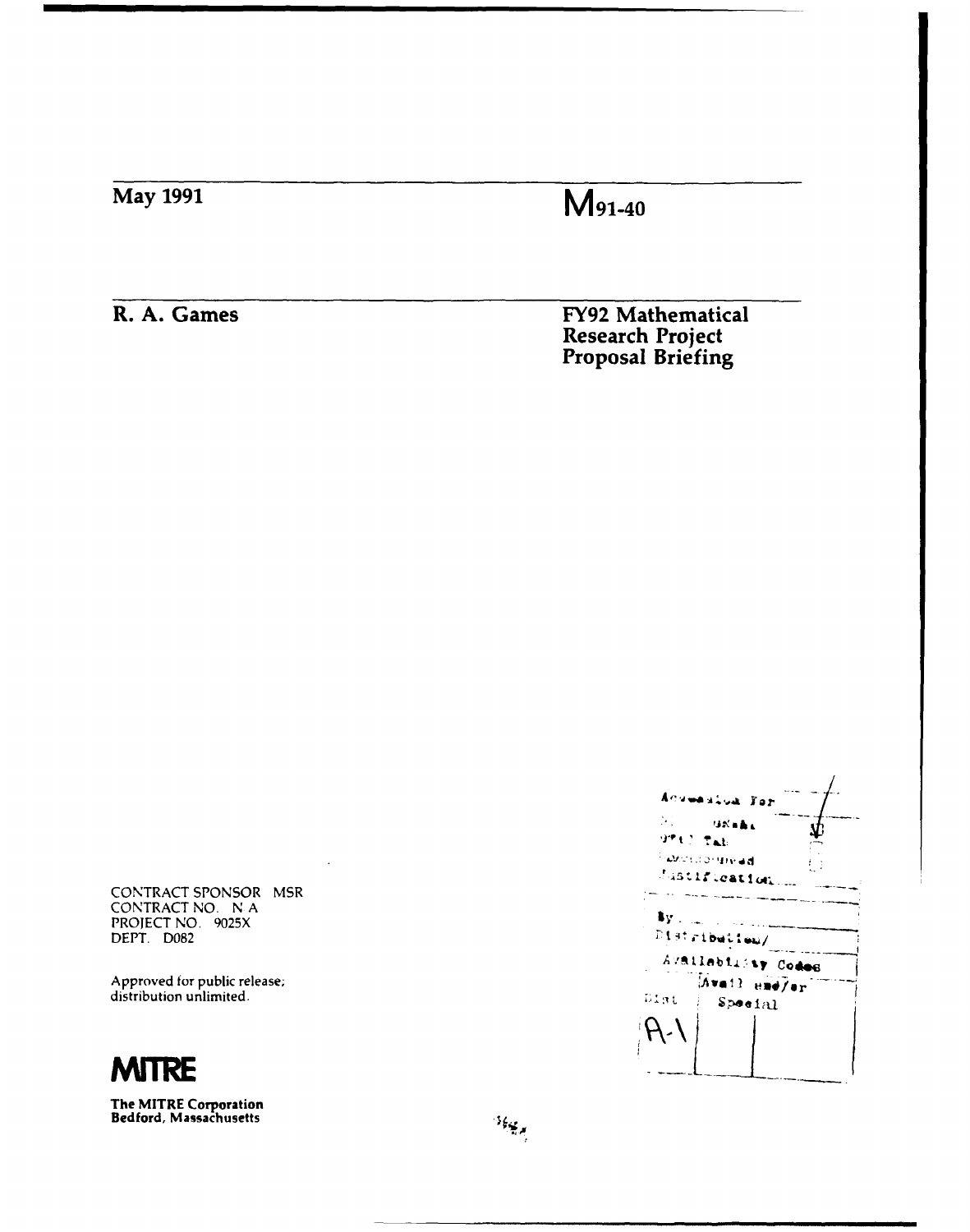

**Annotations for FY92 Mathematical Research Project Proposal Briefing Delivered 10 April 1991**



# Title Slide: Mathematical Research

Many areas in mathematics are directly applicable to MITRE's work program. Coding theory and pseudorandom sequences are important in resolving security issues. Graph theory is an indispensable tool in the design of very large scale integrated circuits and the analysis of parallel algorithms. The use of ideas from such diverse fields as number theory and harmonic analysis is commonplace in modern signal processing. Stochastic processes play a key role in communication theory. The Mathematical Research project was established in **1982** in response to the growing need for mathematical sophistication within the corporation's work program. Project personnel support this need **by** conducting research in relevant areas of mathematics and **by** working directly with other projects in MITRE's work program.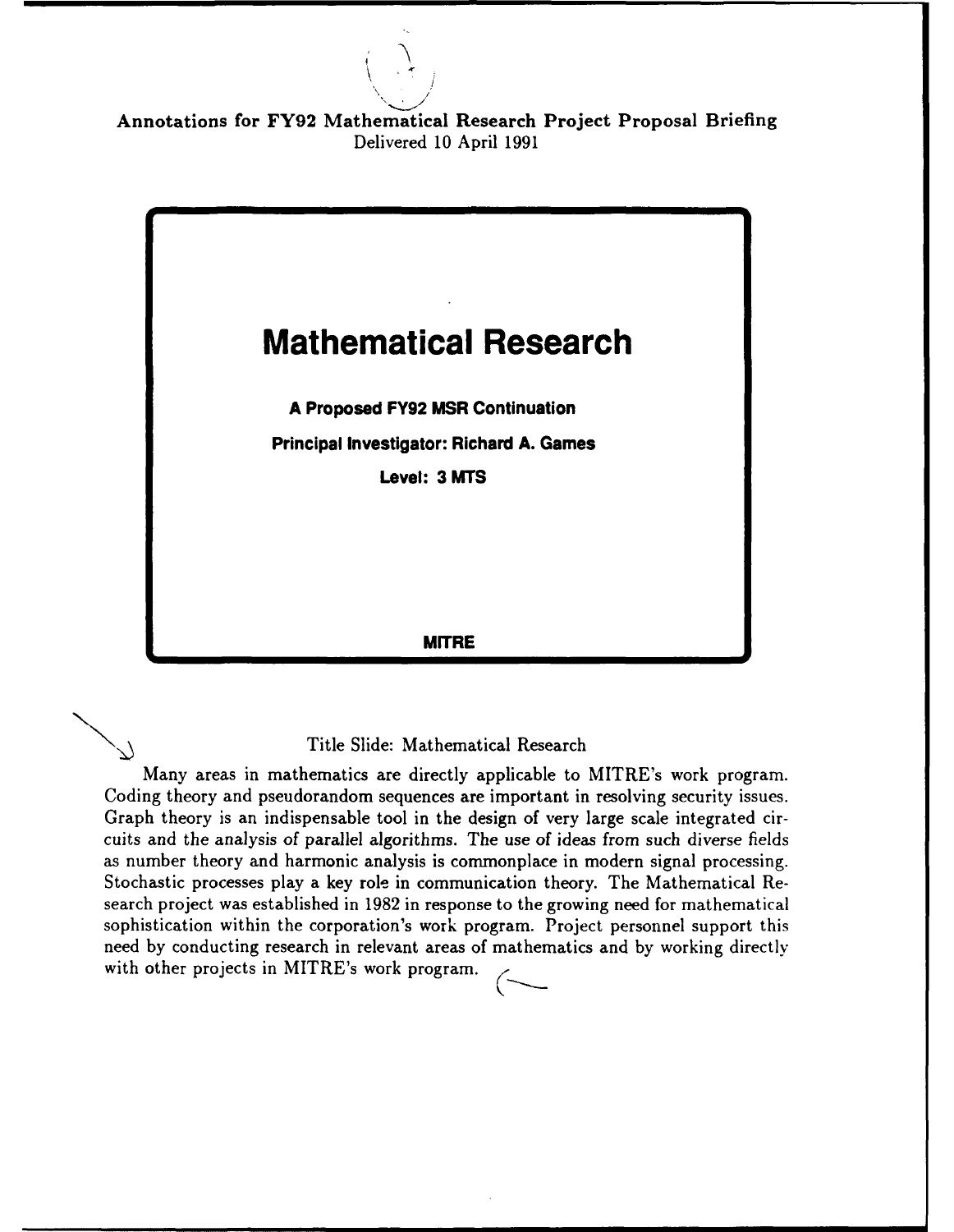

## Objective

This project represents a continuing commitment to a program of mathematical research at MITRE. The aim is to develop new ideas that, when combined with modern technology, provide solutions to important problems in command, control, communications, and intelligence systems. A further objective is to maintain the mathematical expertise necessary to promote the use of rigorous methods throughout MITRE's work program. Organizing this capability within one project fosters the development of complementary skills and encourages collaboration between project members.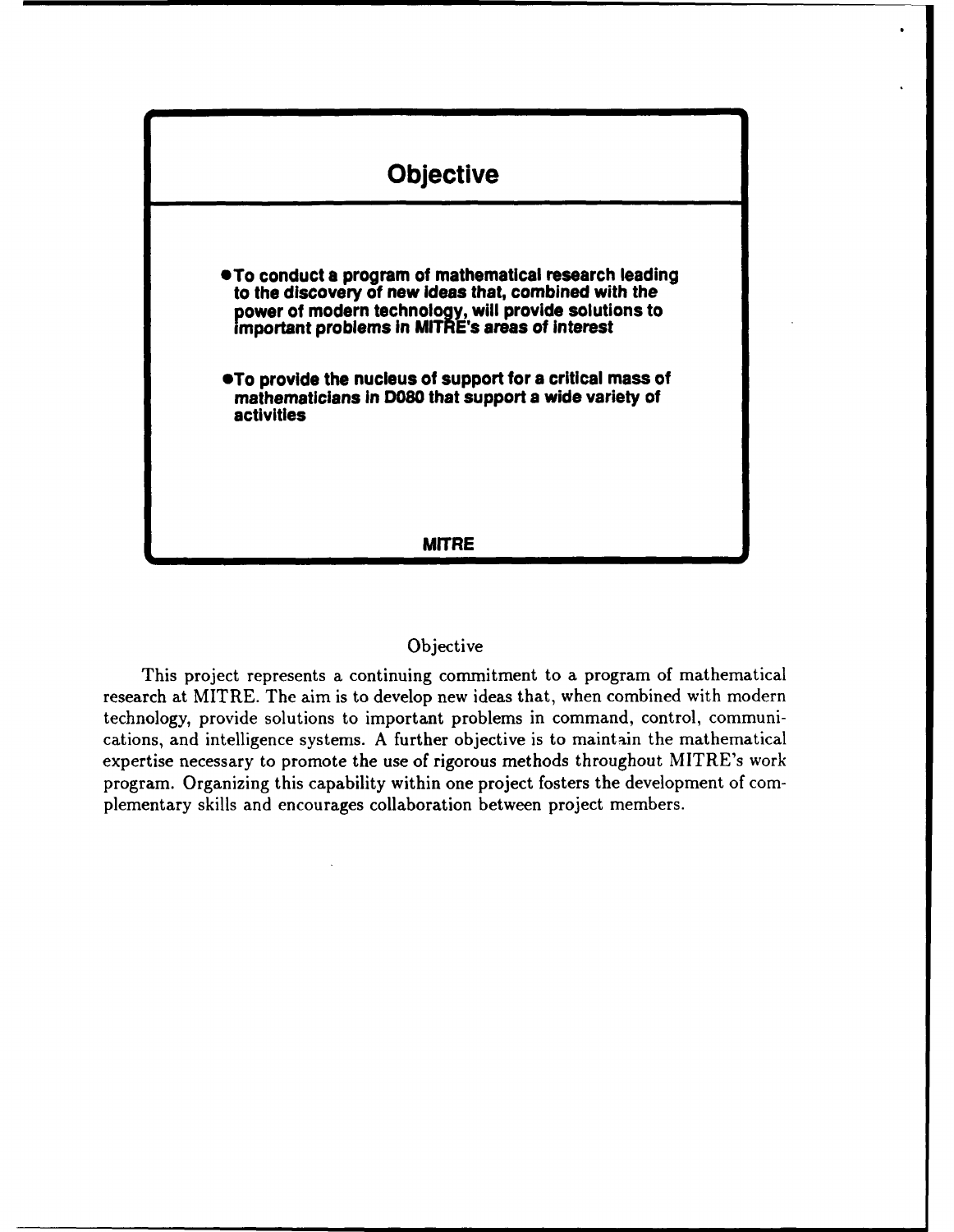

#### Impact

Next year will be the ten-year anniversary of the project. Over the last decade the project has significantly impacted MITRE's work, particulary within **D080.** Over the next decade we will continue to broaden our impact on other parts of MITRE, initiating interactions in those areas where we feel there is the potential for the application of mathematics. In addition to their mathematical research, members of the project work closely with MITRE engineers to strengthen the theoretical basis of the system acquisition and planning programs or other technology projects. This project enhances MITRE's prominence in the information technology disciplines through its publications and interactions with other research and development organizations.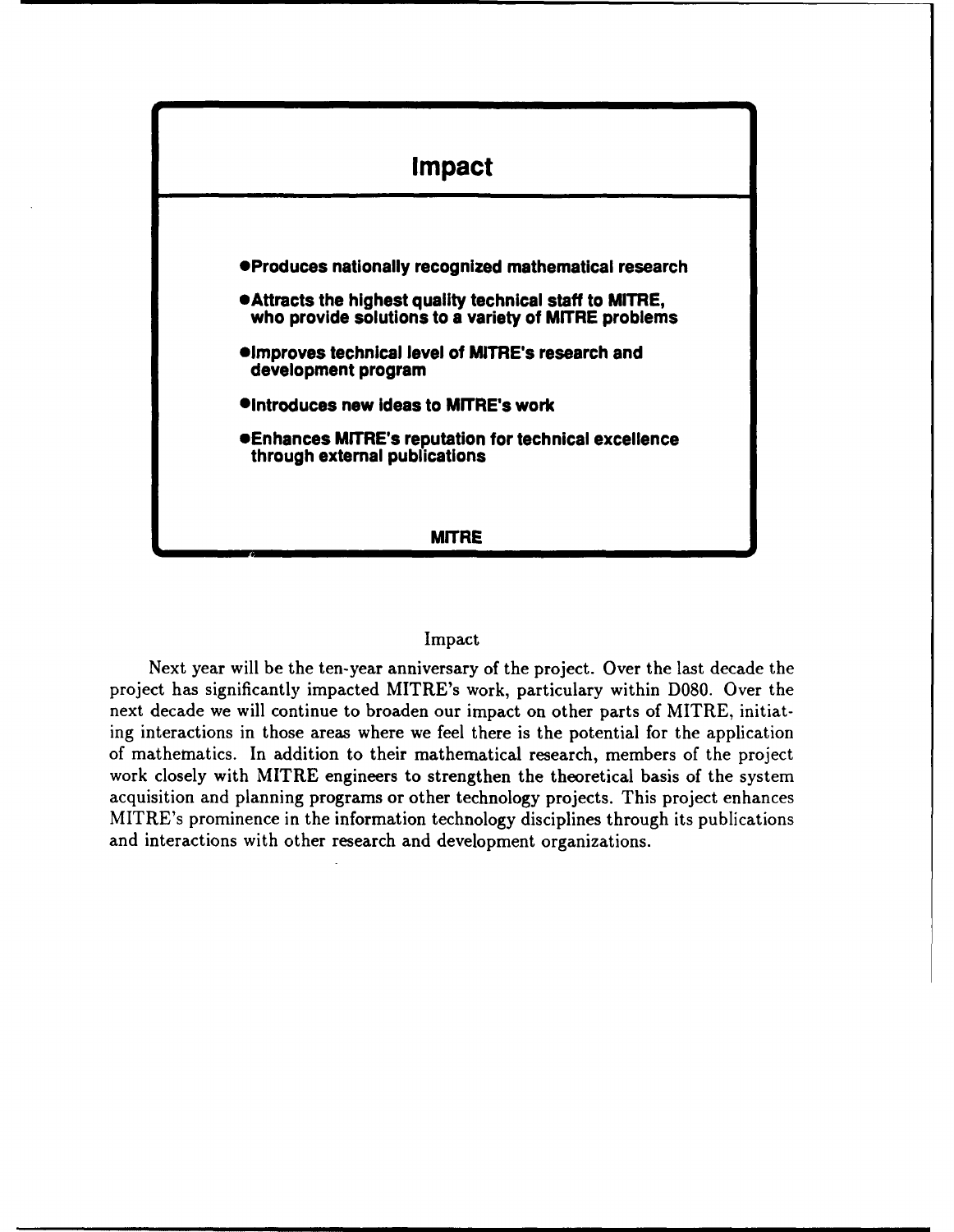

#### History

Our initial work areas were pseudorandom sequences and error-correcting codes. We have supported long-term efforts in these areas and have made significant contributions. We have introduced new techniques for constructing pseudorandom sequences and have established bounds on the complexity of these sequences. We have developed new constructions for two-dimensional synchronization patterns used for ranging. We have analyzed various techniques for decoding error-correcting codes and have made new contributions to trellis decoding of block codes and to trellis-coded modulation. In recent years, we have taken a more theoretical look at the problem of error correction, which has motivated our interest in sphere packing. We have obtained improved bounds on the density of optimal packings and new characterizations of their local structure.

In 1983, we began to examine techniques for error-free computation, particularly integer processing with residue number systems. We developed a novel method for quantizing real and complex data by using dense rings of algebraic integers, and we showed how this could be combined with residue number system processing to compute an error-free discrete Fourier transform. This work continued for several years and was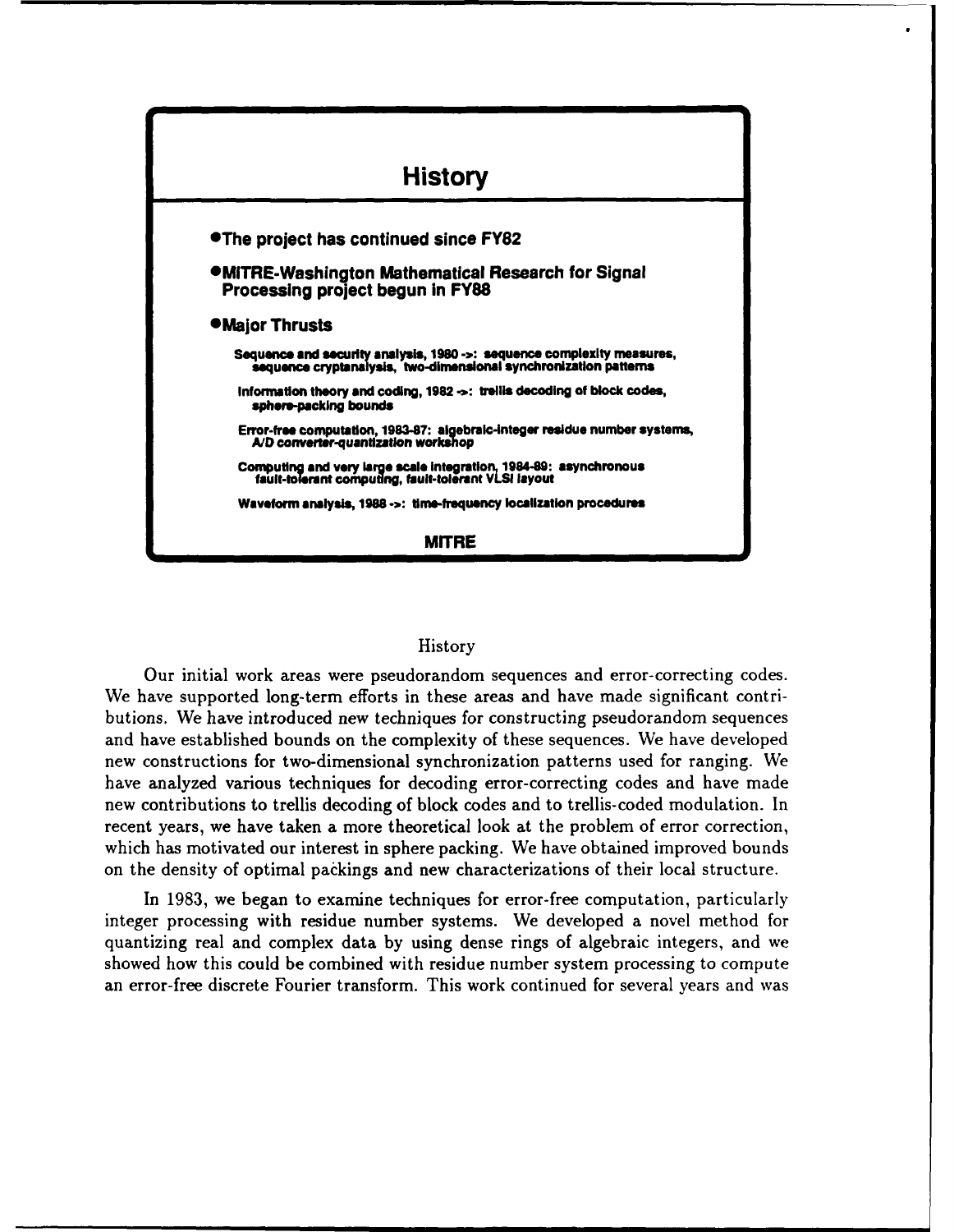eventually transferred to the Algebraic Integer Quantization and Conversion project in 1987.

We became interested in the application of graph-theoretic techniques to signal processing. We solved graph-theoretical problems concerning the very large scale integrated (VLSI) layout of a fault tolerant configuration of processors. Our work in this area also produced a generalization of a central theorem about asynchronous distributed algorithms.

More recently, we have also studied joint time-frequency and time-scale representations of signals. We have proved a theorem characterizing certain nonstationary random processes by properties of their time-scale transforms and are developing improved time-frequency localization techniques for detection and noise-reduction applications involving signals with time-varying frequency content.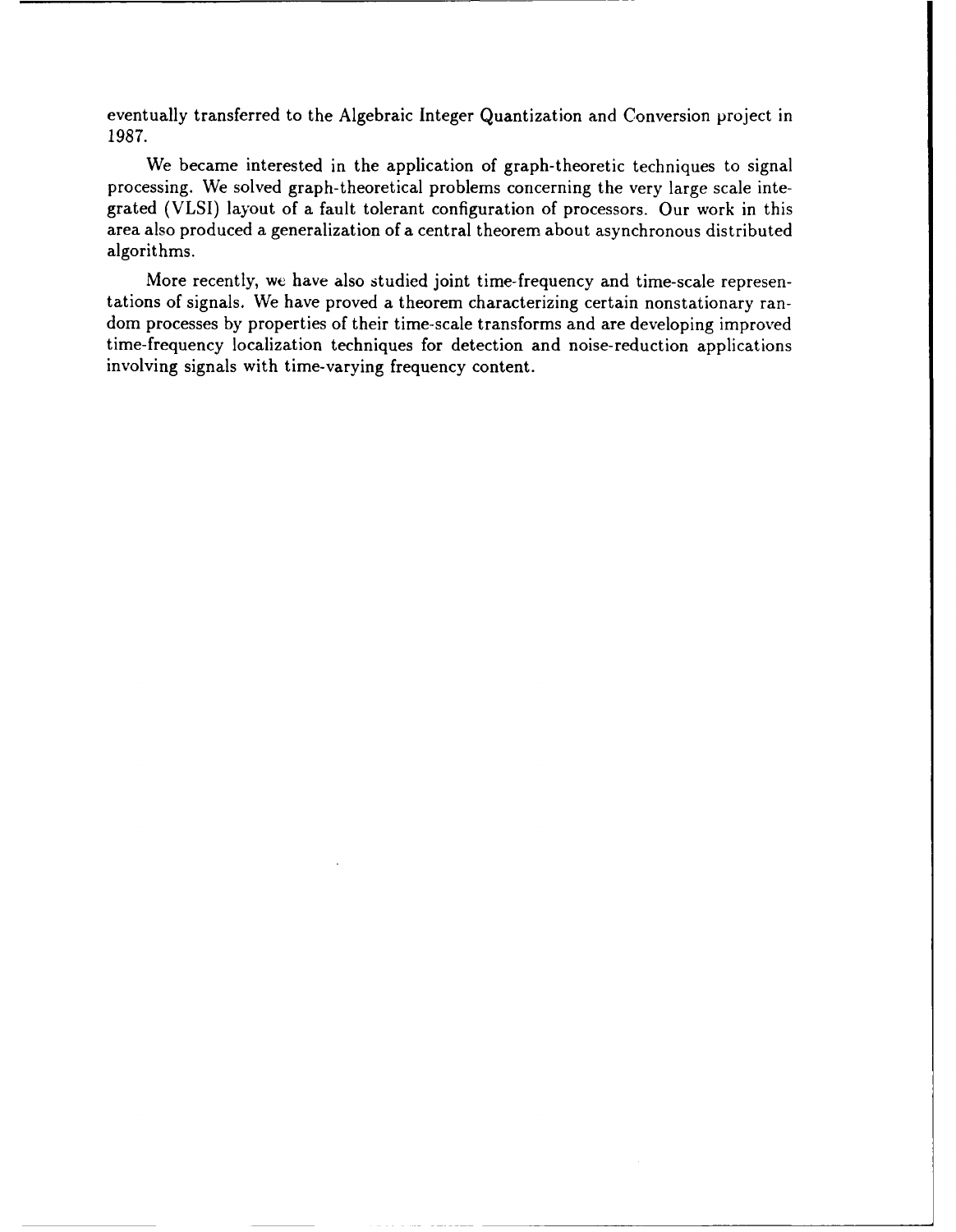

## Project Staff

Over the years the project has supported a number of high-quality research mathematicians, including two Lead Scientists in **D082** and a Principal Scientist in **D080.** John Cozzens, a charter member of the project, is currently on leave to the National Science Foundation where he directs the Circuits and Signal Processing work area. Harry Dym, an internationally known mathematician, visited in FY91.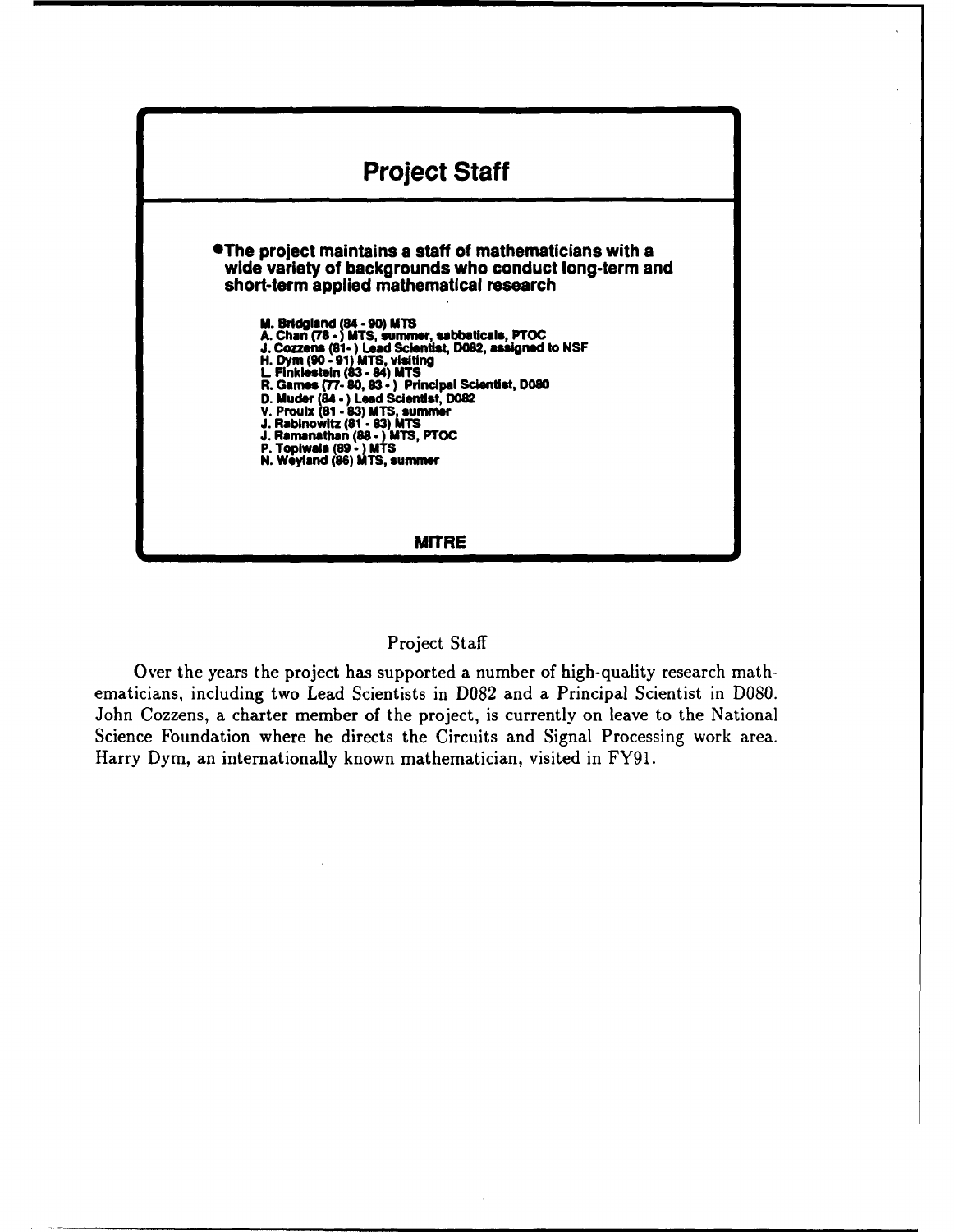

#### Contributions to Other MITRE Projects

Members of the project maintain an awareness of current developments in mathematics and its applications and initiate the assimilation of new mathematical discoveries into MITRE's work program. Project personnel work in conjunction with other MITRE projects to address more immediate problems requiring mathematical analysis. Recent examples of such contributions include work on covert channels in secure computer systems, analog-to-digital conversion, tracking, and adaptive signal processing. These collaborations also help us to identify areas of mathematics that are potentially applicable to MITRE's future work and to select important research problems in these areas.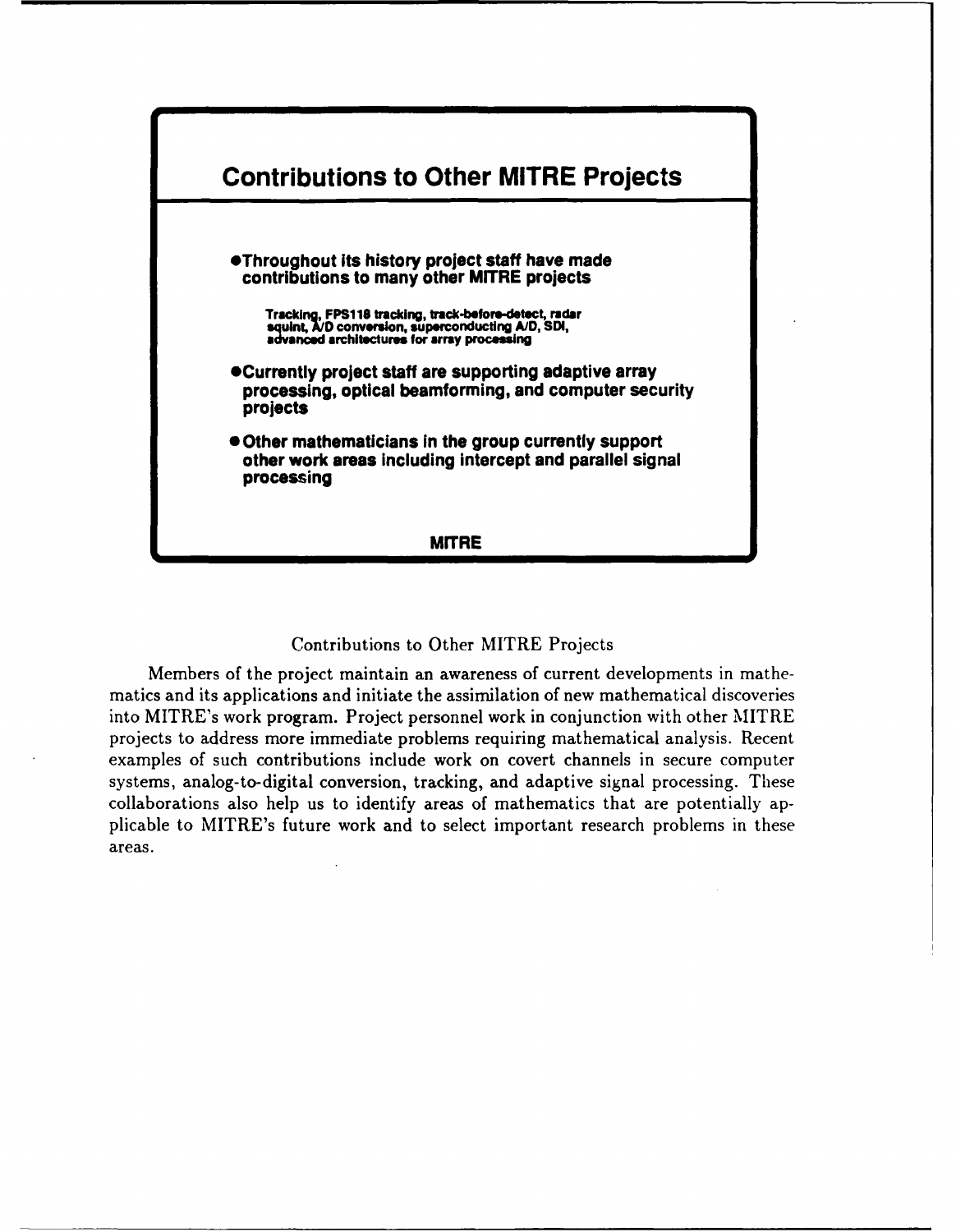

# Current Work Areas

Members of the project conduct a concerted program of mathematical research and analysis on problems whose solutions are required for overcoming performance limitations of current and future command, control, and communications systems. We have ongoing mathematical research programs in the following general areas: sequence and security analysis, information theory and coding, and waveform analysis.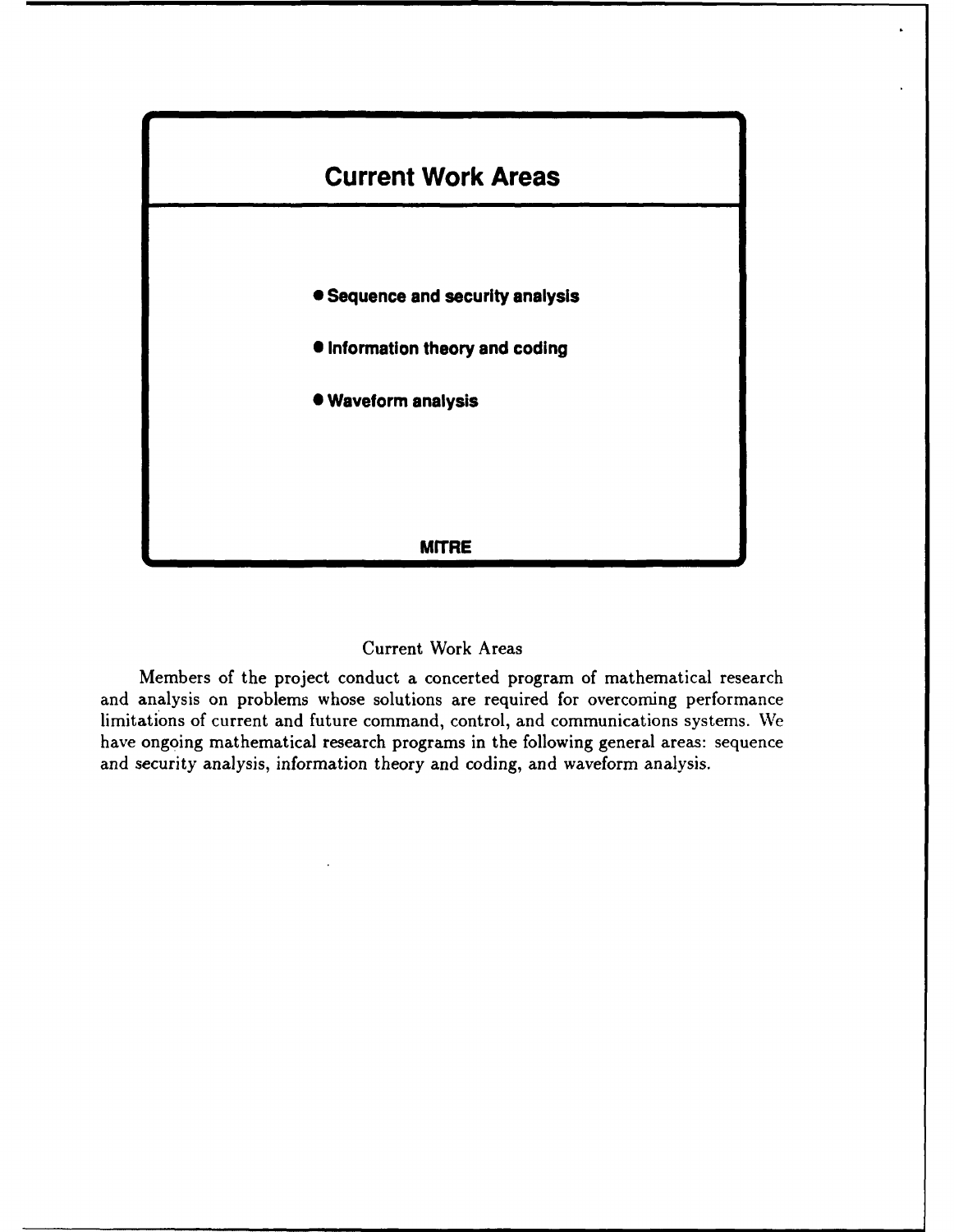

## Sequence and Security Analysis

We perform research on sequences and the discrete mathematical structures involved in a variety of command, control, communication, and intelligence applications. Randomly generated sequences play an important role in a variety of applications, including secure communications, spread spectrum communications, radar signal design, sonar, and the testing of complicated integrated circuits. Although random sequences are desirable, most practical system: use deterministically generated sequences that pass certain statistical randomness tests. Our ongoing research in this area analyzes the complexity and correlation properties of these so-called pseudorandom sequences in the context of a variety of applications.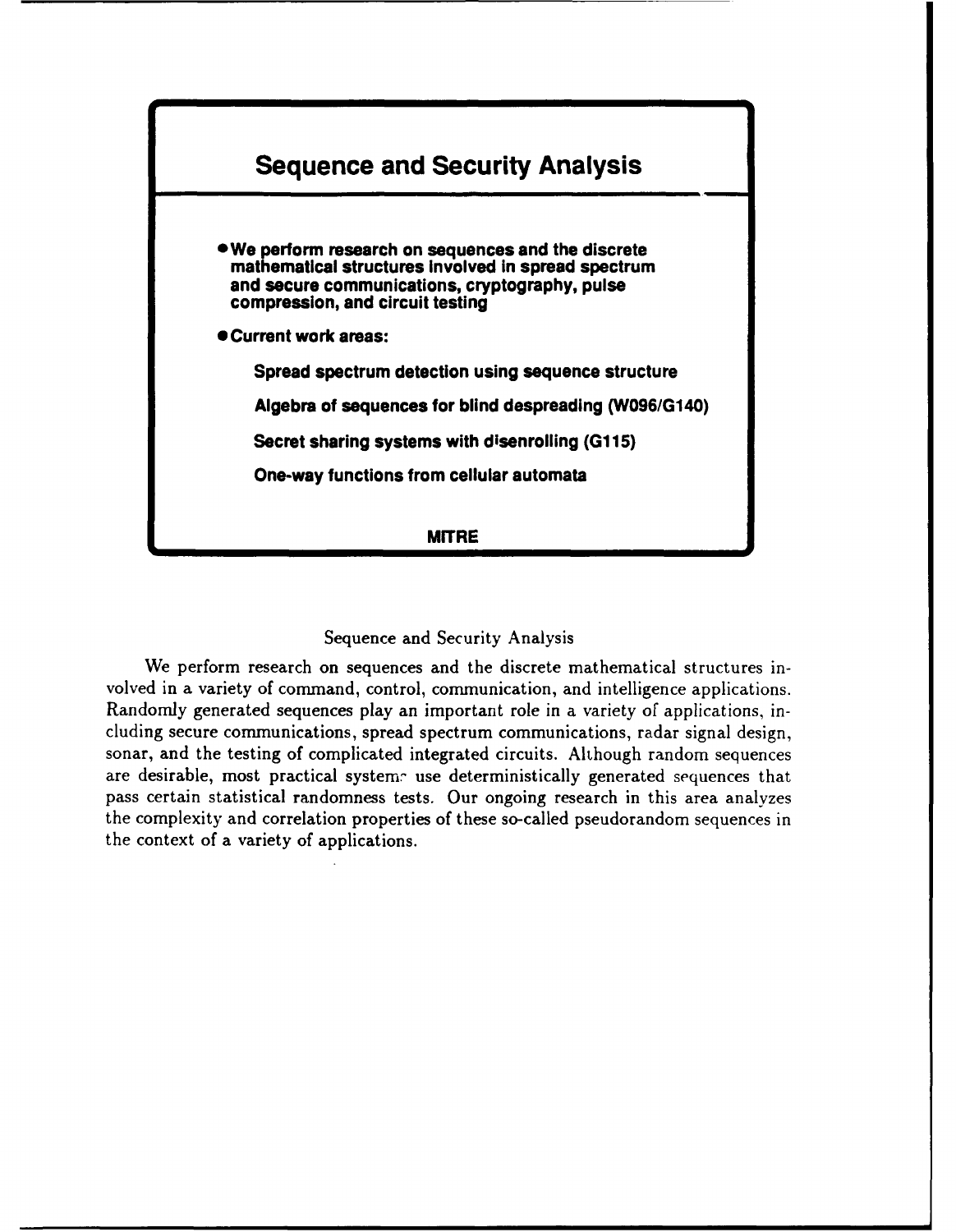

## Spread Spectrum Detection

Direct-sequence spread spectrum systems, like MITRE's wide-bandwidth highfrequency communications system, use deterministically generated sequences to encode the transmitted data. We have been considering questions of whether the structure contained in these spreading sequences makes it easy to detect the transmission when low- probability-of- intercept communications are desired. We have initially focused on the linear feedback shirt register sequences that are used in the MITRE communications facility, deriving guidelines for choosing the most appropriate generator for covert communications. Surprisingly, our criterion is equivalent to the one derived **by** James H. Lindholm in the 1960s when he was selecting generators with the most suitable partial-period correlation properties. We will continue this avenue of research to develop improved detection attacks based on more subtle properties of the spreading sequences. We are also collaborating with MITRE Washington (W096/GI15) on the problem of blind despreading, or actually determining the spreading sequence, again **by** relying on the algebraic structure underlying these sequences. The potential importance of this subject grows, since code-division multiple-access systems are being considered for cellular communication and wireless local-area networks.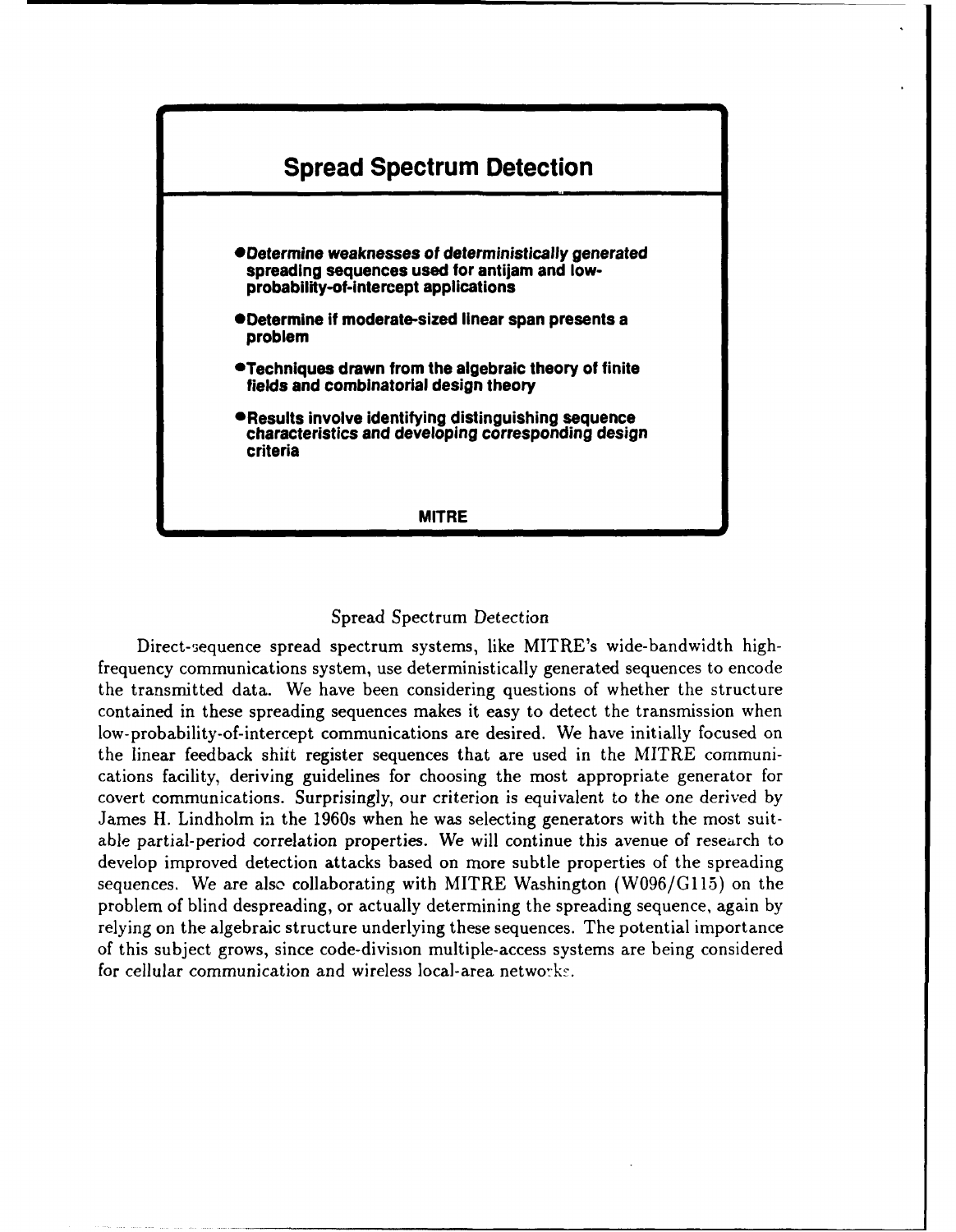

# Secret Sharing with Disenrolling

In many applications it is desirable to distribute the ability to initiate an important action. One approach is to form what is called an *(n,* t)-threshold scheme, where secret shares are distributed to *n* participants with the property that a secret key can be recovered if at least  $t$  of the participants combine their confidential information. These schemes have built-in redundancy when  $n > t$  that allows participants to drop out without affecting the group's ability to act. The problem we have been considering is how to remove a participant while still maintaining the same security level  $(t)$ . If the share of the removed person is published, the security level of the scheme drops to  $t-1$ . In conjunction with researchers at Texas A & M University, we are developing a rigorous information-theoretic definition of disenrolling for this application and are devising threshold schemes based on finite geometries that allow for the efficient recovery of the original security level.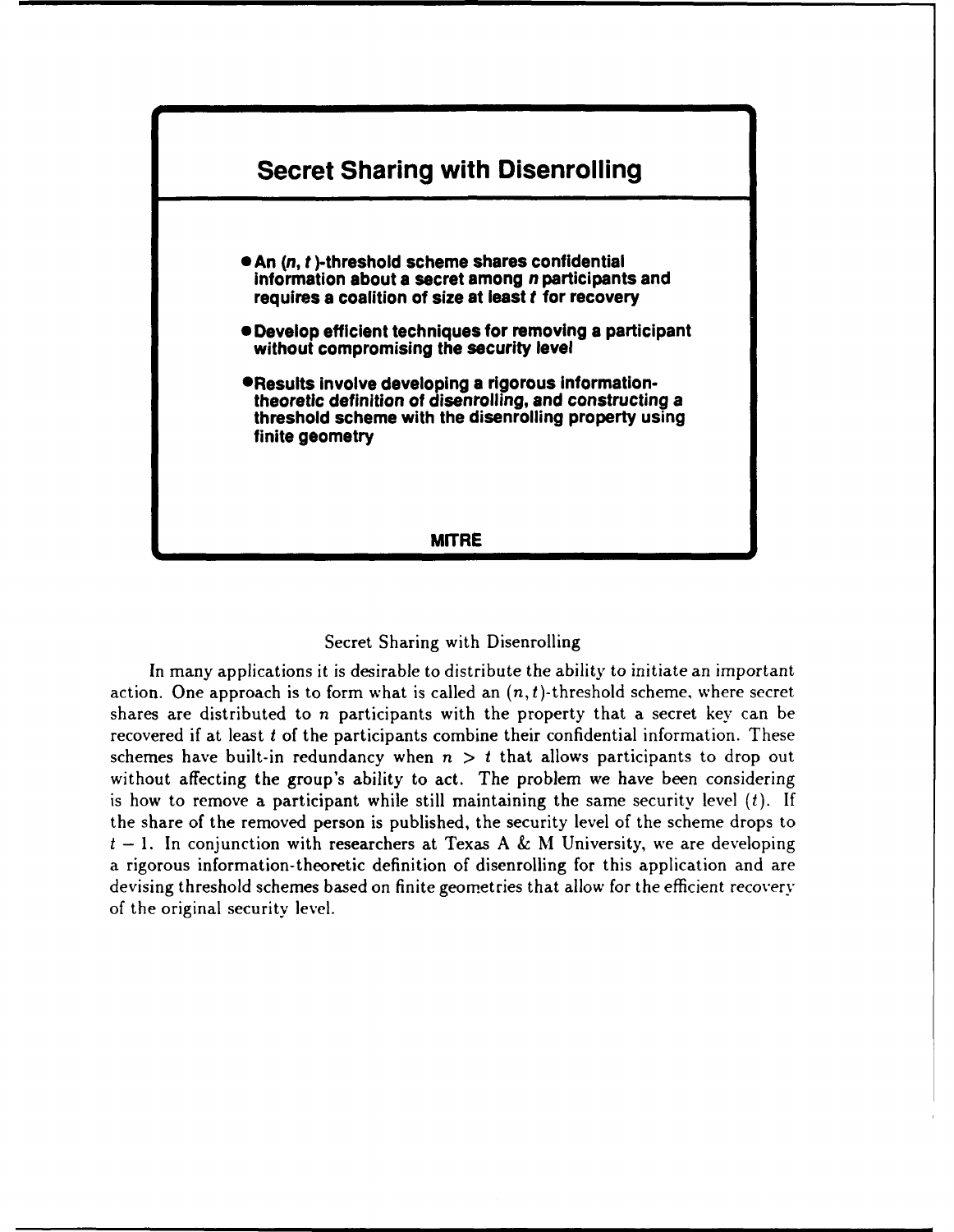

Information Theory and Coding

We perform research on problems that involve the flow of information, deriving bounds on system performance and determining optimal encoding strategies.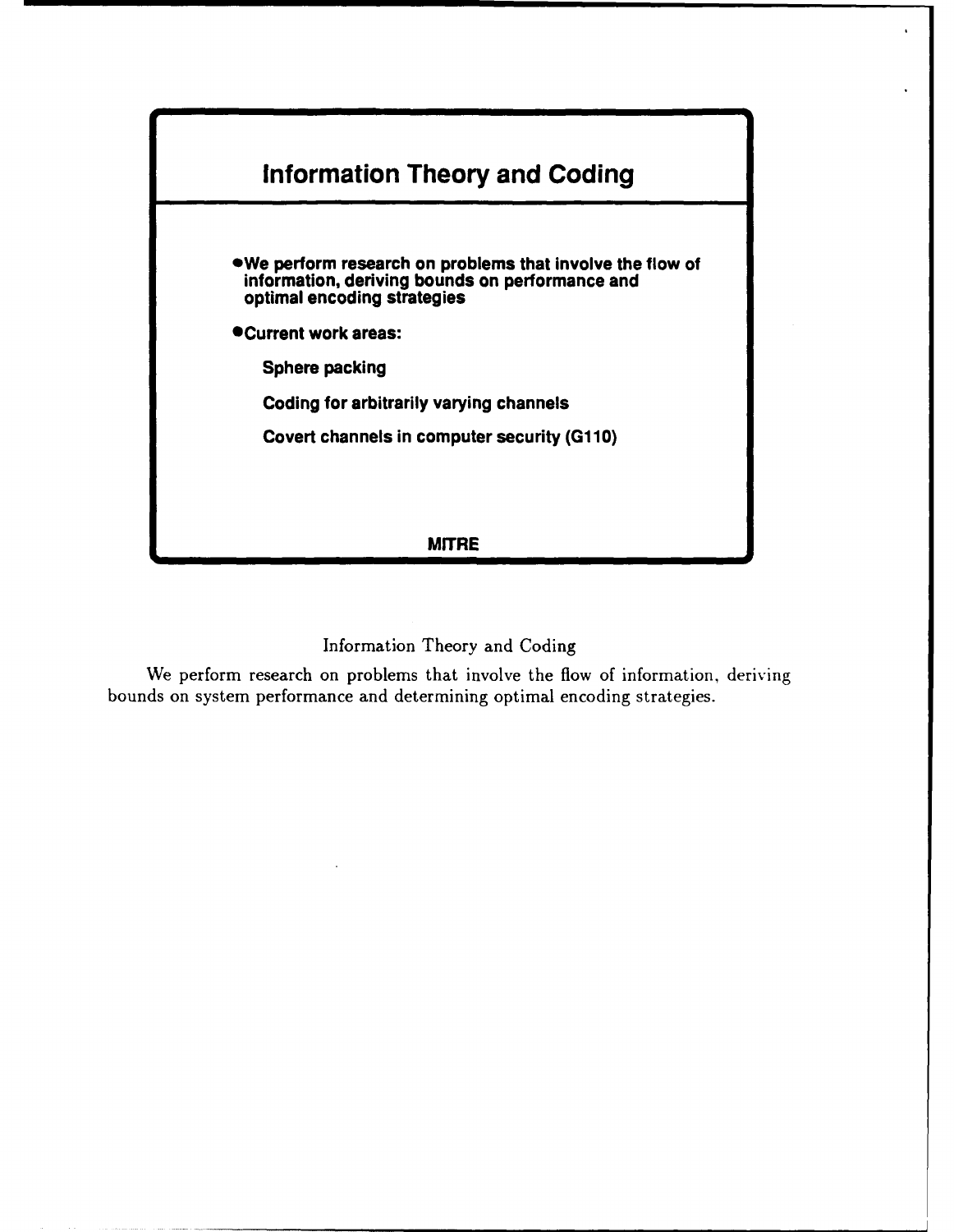

## **3-D** Sphere Packing Problem

For a number of years we have done research on sphere packing problems. These problems involve arranging the largest number of identical  $n$ -dimensional spheres into a confined region of n-dimensional space in such a way that no two overlap. Such packing problems are common in communications and coding. There are many constructions of good sphere packings, but it is very difficult to prove optimality, even in the case of infinite space, where there are no boundary constraints. Recently Wu-Yi Hsiang, a mathematician at the University of California at Berkeley, has announced a proof that the face-centered cubic lattice (also called the 'the cannonball packing' because cannonballs traditionally were stacked in this pattern) is the optimal sphere packing for three-dimensional space. Because of our previous work on this classic open problem, we have become involved in the verification of Hsiang's proof and have been a source for press reports on this subject. Unfortunately, we have identified holes in the first part of Hsiang's two-step proof and expect to play a major role in the eventual determination of whether or not the three-dimensional problem has in fact been solved.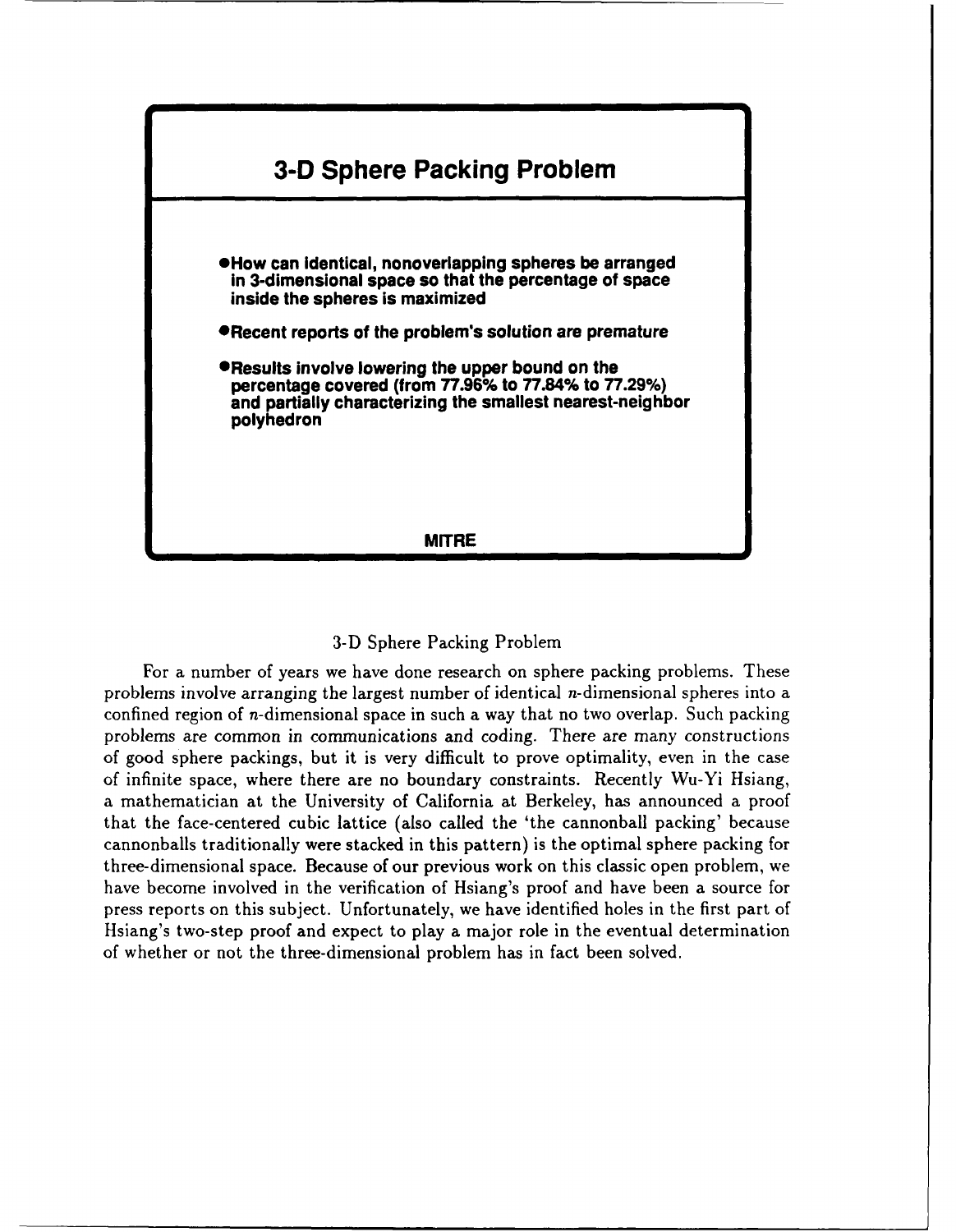

## Information Theory and Tracking

In the meantime we plan to consider other applications of information theory. In particular we have identified, through our association with other MITRE work on multitarget tracking, the need for a rigorous analytic framework for assessing the potential of various tracking approaches. We are planning to initiate a research program whose long-term goal will be to provide a rigorous analytic framework for tracking and detection problems based on information theory. The central concept will be the mutual information between a binary target-absent/target-present variable and the received signals. As a first step we plan to estimate the information lost by passing the received signals through a single-frame binary threshold detector. We will attempt to use the results and techniques developed to compare tracking approaches based on hard-decision versus soft-decision trellis mcthods.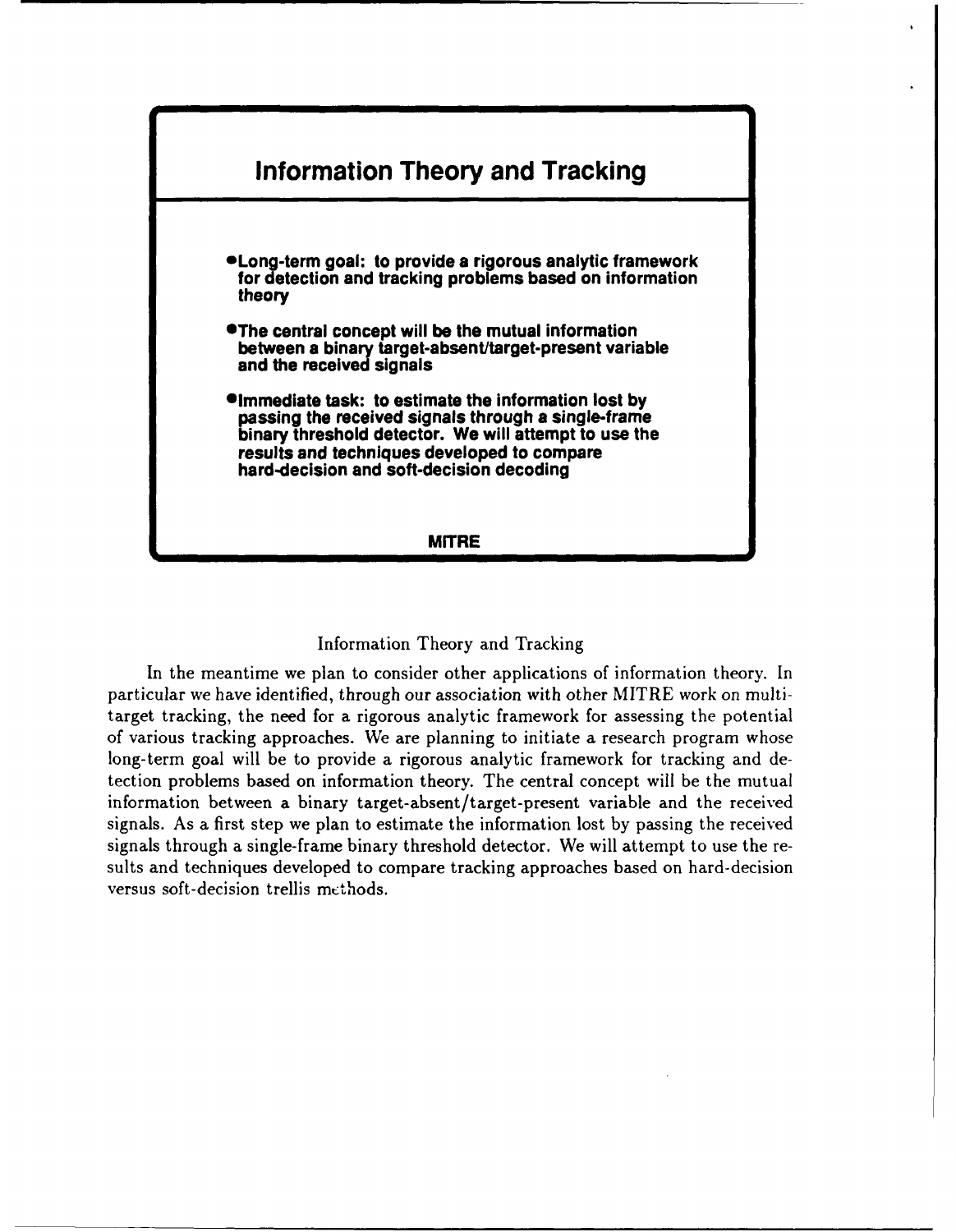

# Coding for Arbitrarily Varying Channels

A problem of considerable current interest to MITRE concerns determining the best error-control coding strategy for a wide-bandwidth high-frequency communication system. The problematic high-frequency (3-30 MHz) channel can be modeled by what has been called an arbitrarily varying channel in which the channel statistics vary per bit in a restricted but unknown fashion. These arbitrarily varying channels have also been used to model the jamming channel, where an adversary varies the channel statistics. There has been a resurgence of interest in this subject, yielding results whose significance needs to be assessed. Future work on this topic will depend on the results of a literature review we are currently conducting.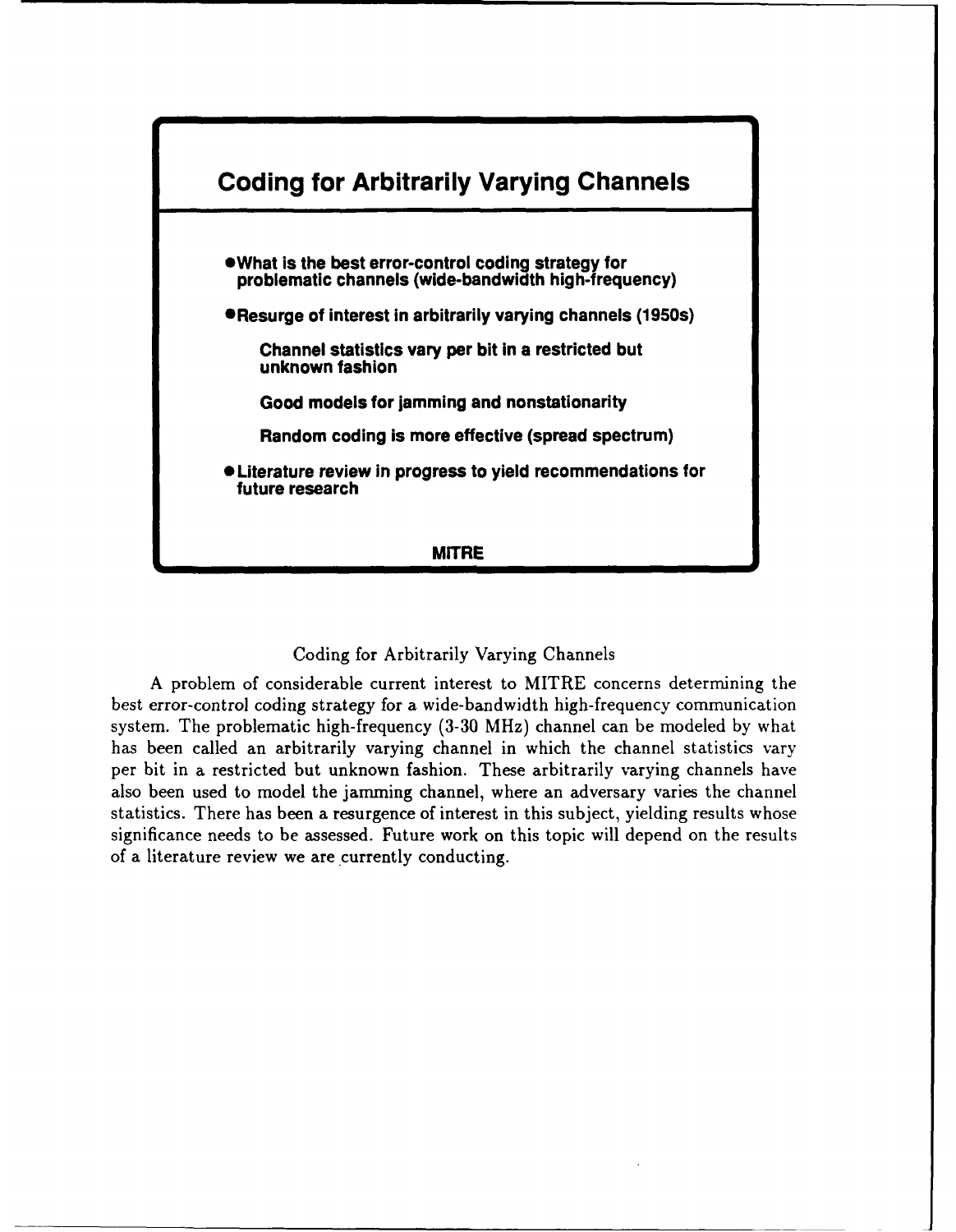

## Waveform Analysis

We perform research on techniques for the representation and analysis of signals containing time- and frequency-varying components for signal processing applications. Conventional signal processing relies heavily on techniques in Fourier analysis that decompose an arbitrary signal into a superposition of pure tones. A pure tone has frequency characteristics that are constant in time. There are many applications in which signals have frequency characteristics that are time varying or in which the signals are stochastic processes with nonstationary statistics. A traditional time-frequency representation of a signal is computed by correlating the signal with a time and frequency shift of a fixed window. Various techniques of representing the instantaneous frequency content of a signal are under study.

Many systems occurring in science and engineering are analyzed under the assumption that they behave in a linear manner. In reality, practical systems may have nonlinear aspects that are impossible to ignore. We are interested in using Volterra series for the accurate modeling of nonlinear systems, especially with regard to the study of the nonlinearities in high-performance analog-to-digital converters. We plan to continue to focus our efforts on understanding the factors that limit our ability to accurately determine this series representation in practice.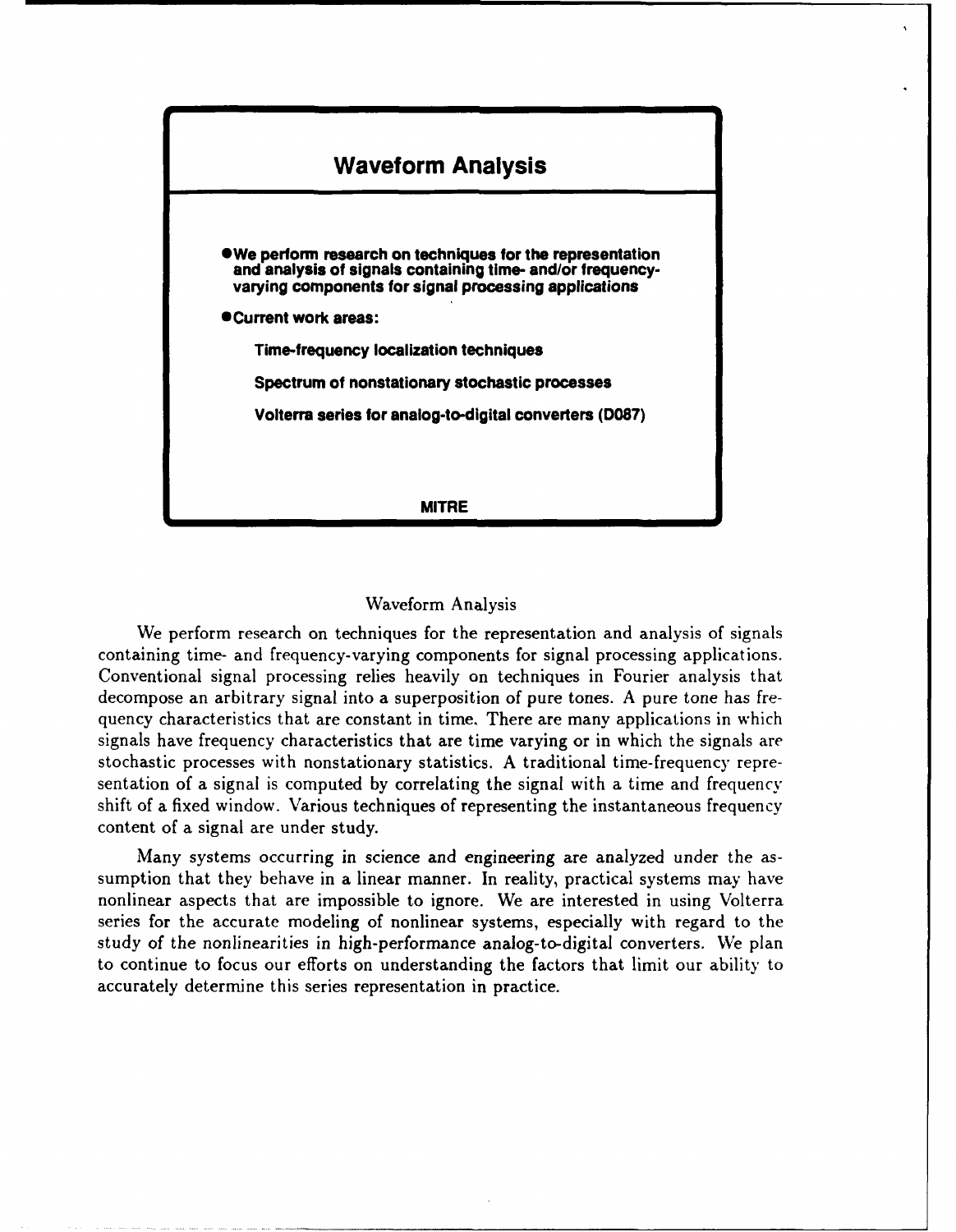

# Time- Frequency Localization

Recently we have been focusing on time-frequency representations involving the Wigner distribution, which is obtained by taking the Fourier transform of the ambiguity function of a signal. Our objective is to use this representation to obtain improved time-frequency localization techniques. Such techniques can be applied to data to more effectively detect a desired signal with some arbitrary time-frequency characteristic by focusing precisely on the properly shaped regions of time-frequency space, effectively reducing the undesirable effects of other interference and noise. We have obtained results on the projection operators involved that bear on the sharpness of the localization scheme. Empirically our technique appears to improve on the recently published results due to Ingrid Daubechies at ATT Bell Laboratories. We are working to theoretically establish the increase in performance.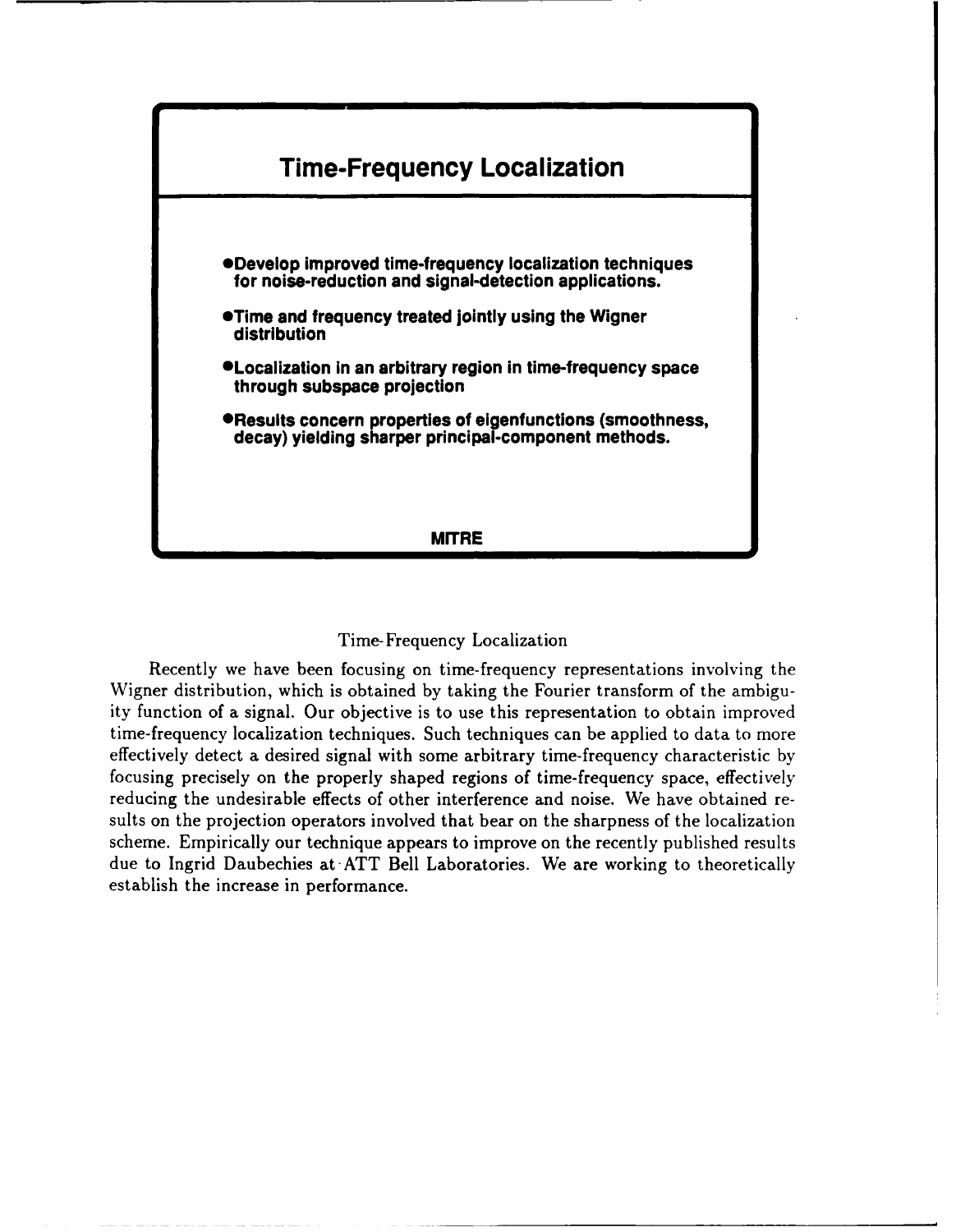

# Spectrum of Nonstationary Stochastic Processes

When the signals involved are stochastic processes with time-varying statistics, the usual definition of frequency spectrum is no longer applicable. Often the nonstationarity has to be restricted to allow a meaningful generalization of the spectrum. For example, one model of the nonstationary process produced by the high-frequency ionospheric channel is the process obtained at the output of a time-varying linear filter with a stationary process as its input. The spectrum can be generalized in this case, and provides a useful tool for channel modeling and estimation of the directional spectrum by using antenna arrays. A more rigorous examination of these issues may provide further insight into array performance in the case of the ionospheric channel. We are currently conducting a literature review to assess the potential for future research in this area.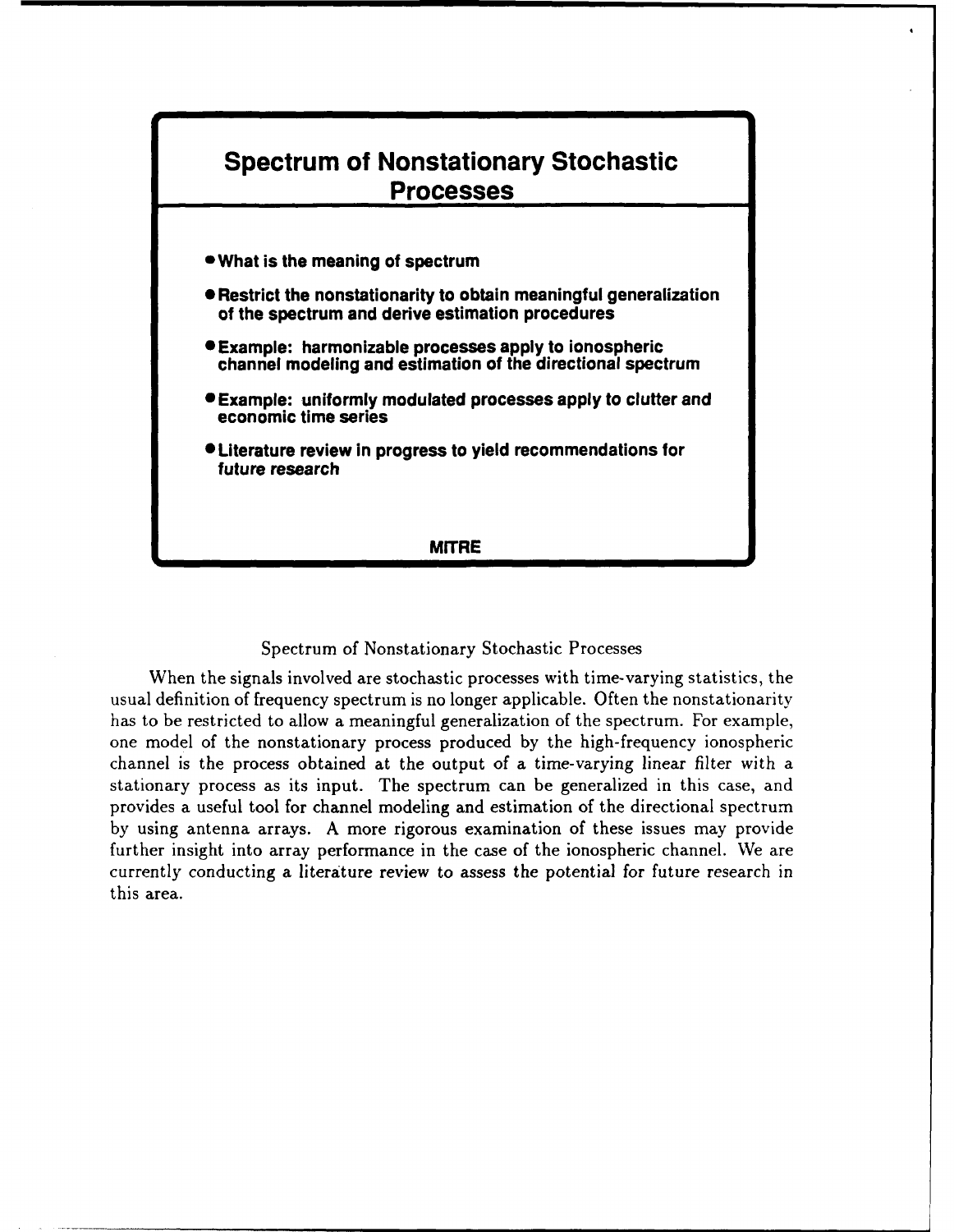

## Application Initiatives

In addition to continuing these efforts, we will continue to broaden the impact of our work within MITRE. We plan to work with the image processing group to explore the application of wavelets, a new time-scale transformation, to MITRE's imaging work. We will collaborate with the network management group in identifying opportunities for the application of our expertise in discrete mathematics to control problems associated with computer networks of growing complexity. Project personnel will continue to solve mathematical problems that arise in other MITRE projects.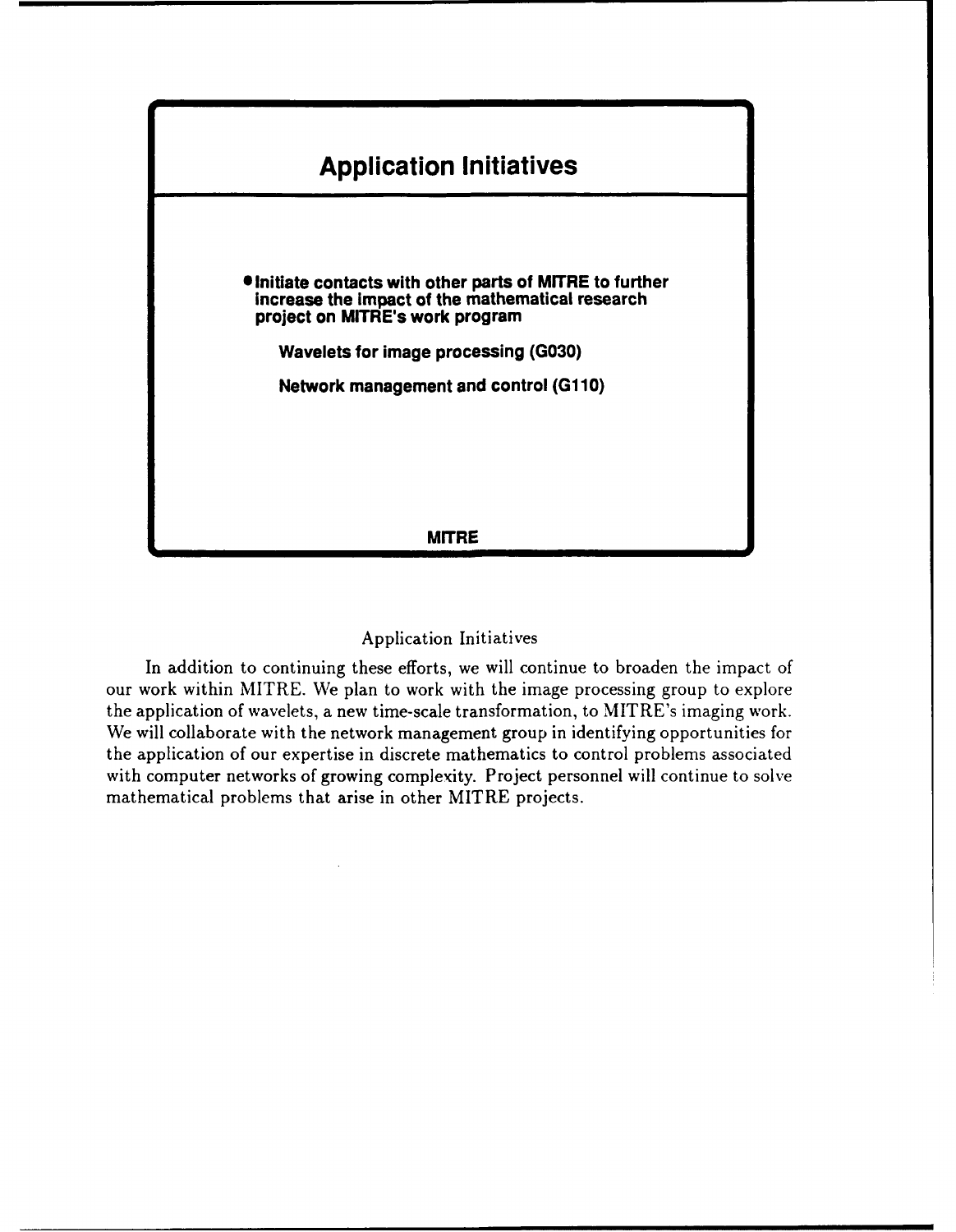

# Pending Publications

A list of external publications that are being generated in FY91.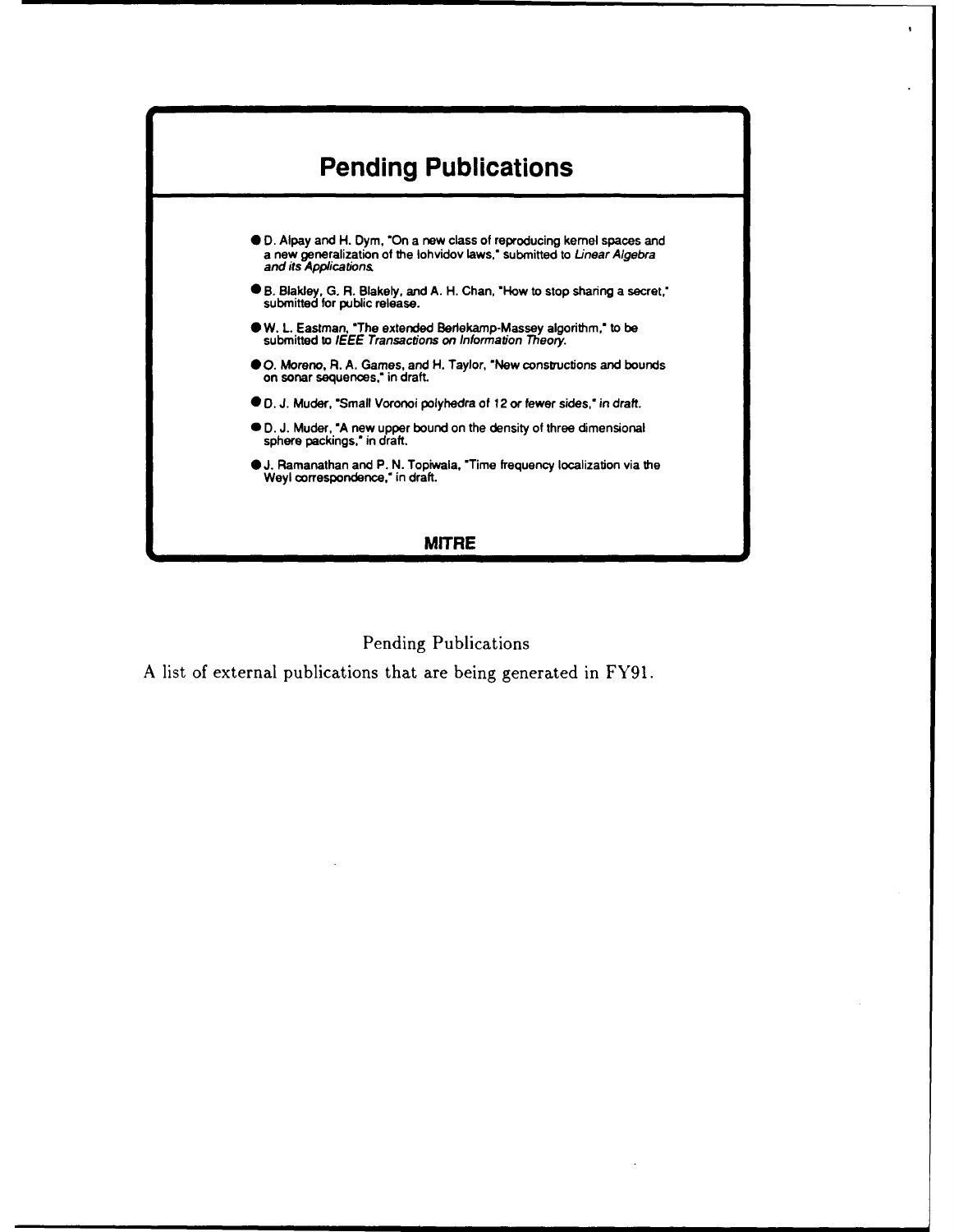

# Publications

A list of external publications that have been generated **by** the project over the years.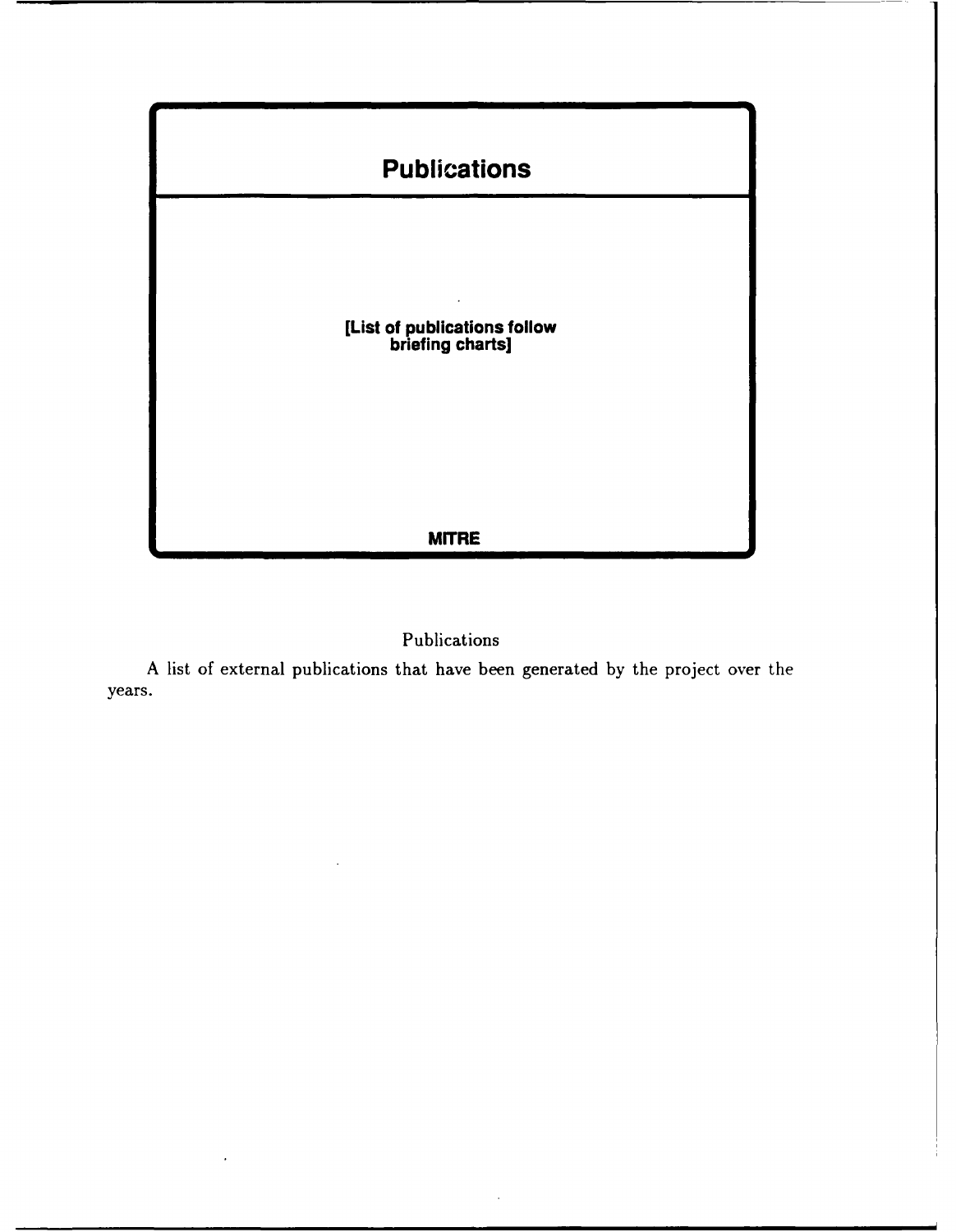

ï



The proposed staffing level along with potential staff; to be supported part time.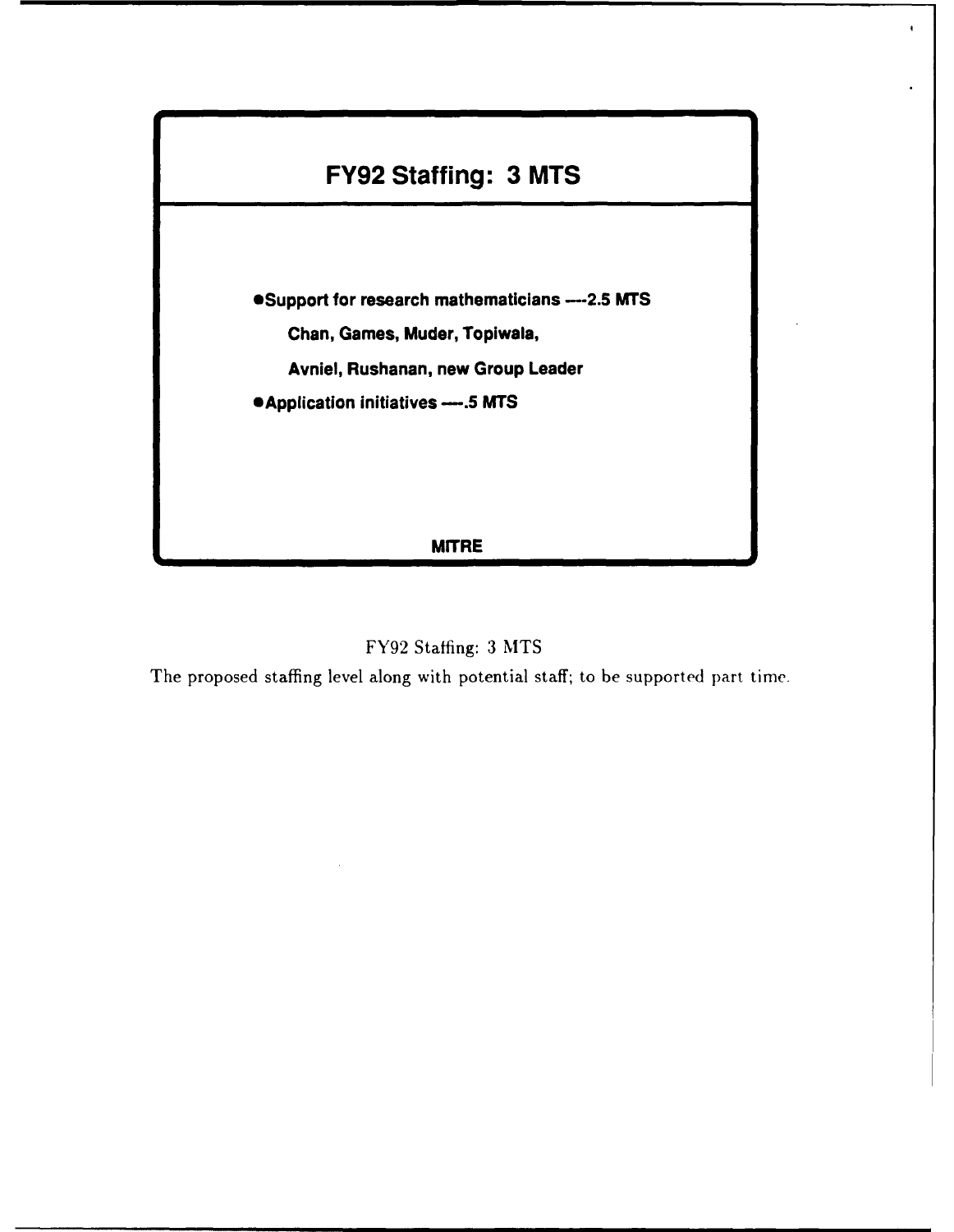

#### Impact

We will continue our contributions toward the effective formulation and solution of mathematical problems that arise at MITRE. The results of this project will continue to be disseminated through internal seminars and reports, conference presentations, and publications in professional journals. A high level of research activity in applied mathematics will be maintained, bringing new ideas to bear on MITRE's work and enhancing MITRE's reputation for excellence.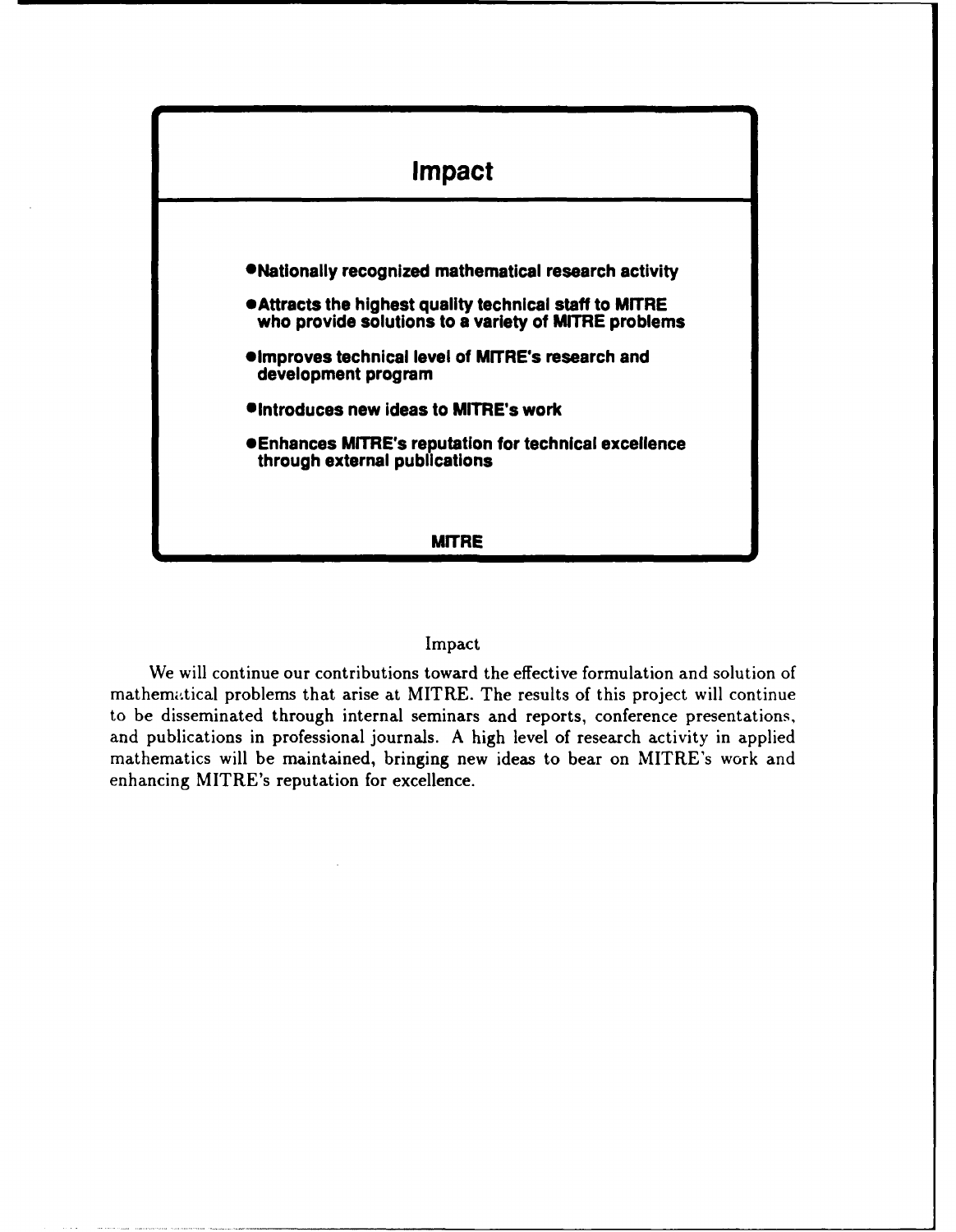#### **External Publications of the MITRE Mathematical Research Project**

**Papers are** listed **by** year of submission. Most of the papers listed below report work performed at MITRE and were published in refereed journals. The exceptions are papers published in conference proceedings, which are marked with an asterisk, and papers written at MITRE but reporting work dcne outside of MITRE, which are marked with a double asterisk. Papers that have not yet been published are marked as "submitted" or "to appear," depending on their status. Three of the papers won MITRE Best Paper awards: No. **8** in **1985,** No. 20 in **1988,** and No. **17** in **1990.**

#### **Prehistory**

- **1. A.** H. Chan and **R. A.** Games, "(n, **k,** t)-covering systems and error-trapping decoding," *IEEE Transactions on Information Theory* **IT-27 (1981),** 643-646.
- 2. **A.** H. Chan, R. **A.** Games, and **E.** L. Key, "On the complexities of de Bruijn sequences," *Journal of Combinatorial Theory (A)* **33 (1982),233-246.**
- **\*3. A.** H. Chan, **R. A.** Games, and **E.** L. Key, "On the complexities of periodic sequences," *Annals of Discrete Mathematics* **17 (1983), 159-170.**
- 4. **A.** H. Chan and R. **A.** Games, **"A** fast algorithm for determining the complexity of a binary sequence with period 2'," *IEEE Transactions on Information Theory* **IT-29 (1983),** 144-146.

#### **FY82**

**5. J.** H. Rabinowitz, "De Bruijn sequences and hypergraphs over finite alphabets," *Congressus Numerantium* **36 (1982), 93-113.**

#### **FY83**

- **6.** T. **J.** Ferguson and **J.** H. Rabinowitz, "Self-synchronizing Huffman codes," *IEEE Transactions on Information Theory* **IT-30** (1984), **687-693.**
- **7.** V. K. Proulx and **J.** H. Rabinowitz, "An asymptotic approach to the channel assignment problem," *SIAM Journal on Algebraic and Discrete Methods* **6 (1985). 507-518.**

#### **FY84**

- **8. J.** H. Cozzens and L. **A.** Finkelstein, "Computing the discrete Fourier transform using residue number systems in a ring of algebraic integers," *IEEE Transactions on Information Theory* **IT-31 (1985), 580-588.**
- **9.** R. **A.** Games, "Complex approximations using algebraic integers," *IEEE Transactions on Information Theory* **IT-31 (1985), 565-579.**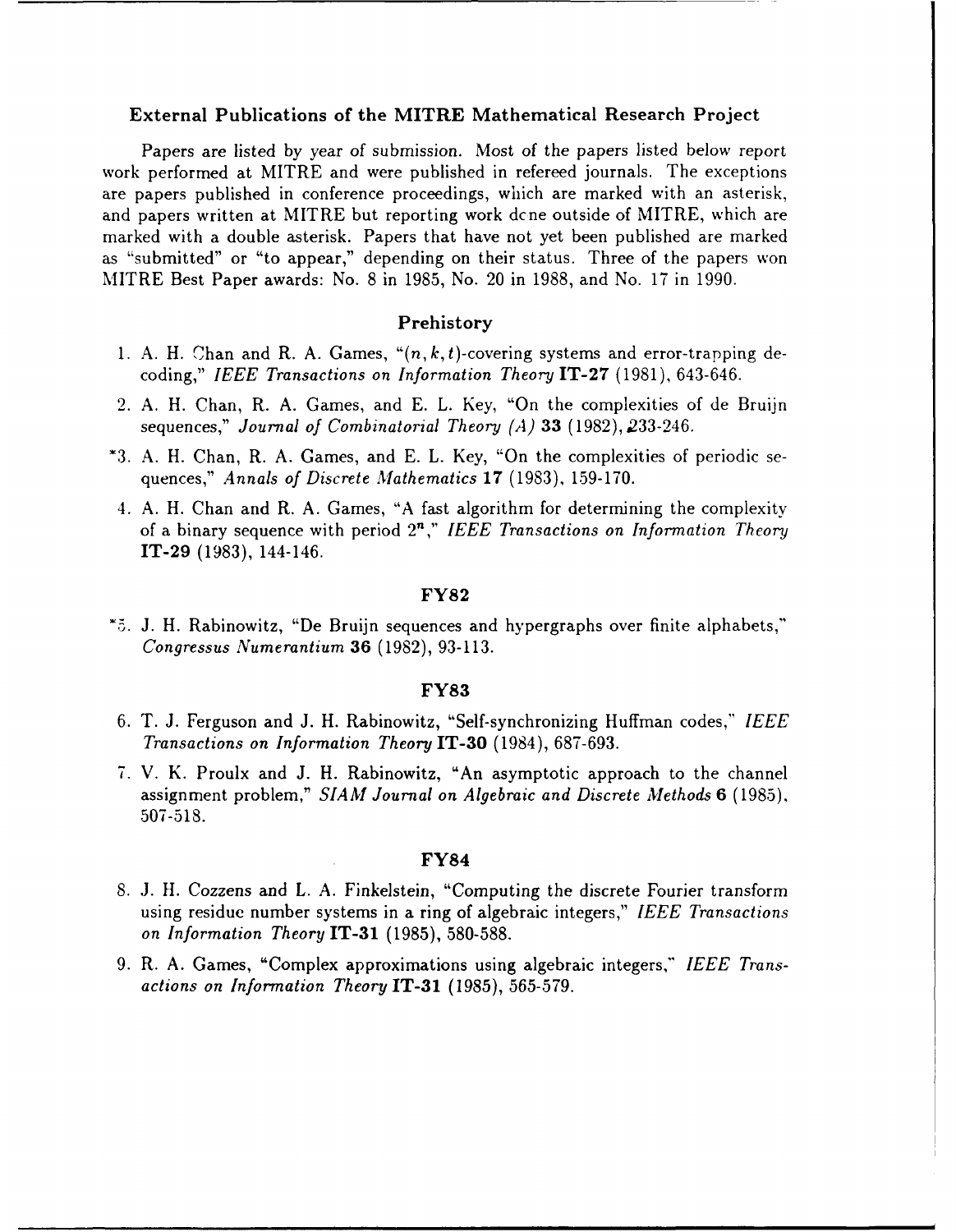#### FY85

- 10. A. H. Chan, "Using decision trees to derive the complement of a binary function wit' multiple-valued inputs," *IEEE Transactions on Computers* C-36 (1987), 212-
- 11. R. A. Games, "Optimal book embeddings of the baseline, Bene§, and barrel-shifter networks," *Algorithmica* 1 (1986). 233-250.
- 12. R. A. Games, "An algorithm for complex approximations in  $\mathbf{Z}[e^{2\pi i/8}]$ ," IEEE *Transactions on Information Theory* **IT-32** (1986), 603-607.
- **\*\*13.** D. **J.** Muder, "Concerning a conjecture of Colliot-Th~l~ne and Sansuc," *Duke Mathematical Journal* **55** (1987), 51-63.
	- 14. D. **.1.** Muder, M. L. Weaver, and D. B. West, "Pagenumber of complete bipartite graphs I," *Journal of Graph Theory* 12 (1988), 469-489.

#### **FY86**

 $\mathbf{r}$ 

- **15.** M. F. Bridgland, "Universal Traversal Sequences for Paths and Cycles," *Journal of Algorithms* **8** (1987), 395-404.
- "16. A. H. Chan and R. A. Games, "On the linear span of binary sequences obtained from finite geometries," *Advances in Cryptology-CRYPTO '86, Lecture Notes in Computer Science* **263** Springer, Berlin-New York (1987), 405-417.
- 17. A. H. Chan and R. A. Games, "On the linear span of binary sequences obtained from q-ary M-sequences, q odd," *IEEE Transactions on Information Theory* IT-36 (1990), 548-552.
- 18. J. H. Cozzens and L. **A.** Finkelstein, "Range and error analysis for an FFT computed over  $\mathbf{Z}[\omega],$ " *IEEE Transactions on Information Theory* IT-33 (1987), 582-590.
- 19. R. A. Games, "An algebraic construction of sonar sequences using M-sequences,'" *SIAM Journal on Algebraic and Discrete Methods* 8 (1987), 753-761.
- 20. D. J. Muder, "Putting the best face on a Voronoi polyhedron," *Proceedings of the London Mathematical Society* (3) **56** (1988), 329-348.

#### **FY87**

- '21. M. F. Bridgland and R. J. Watro, "Fault-tolerant distributed decision making in totally asynchronous distributed systems (preliminary version)," in *Proceedings of the Sixth Annual ACM Symposium on the Principles of Distributed Computing,* 1987, 52-63.
- 22. D. **J.** Muder, "Minimal trellises for block codes," *IEEE Transactions on Information Theory* **IT-34** (1988), 1049-1053.